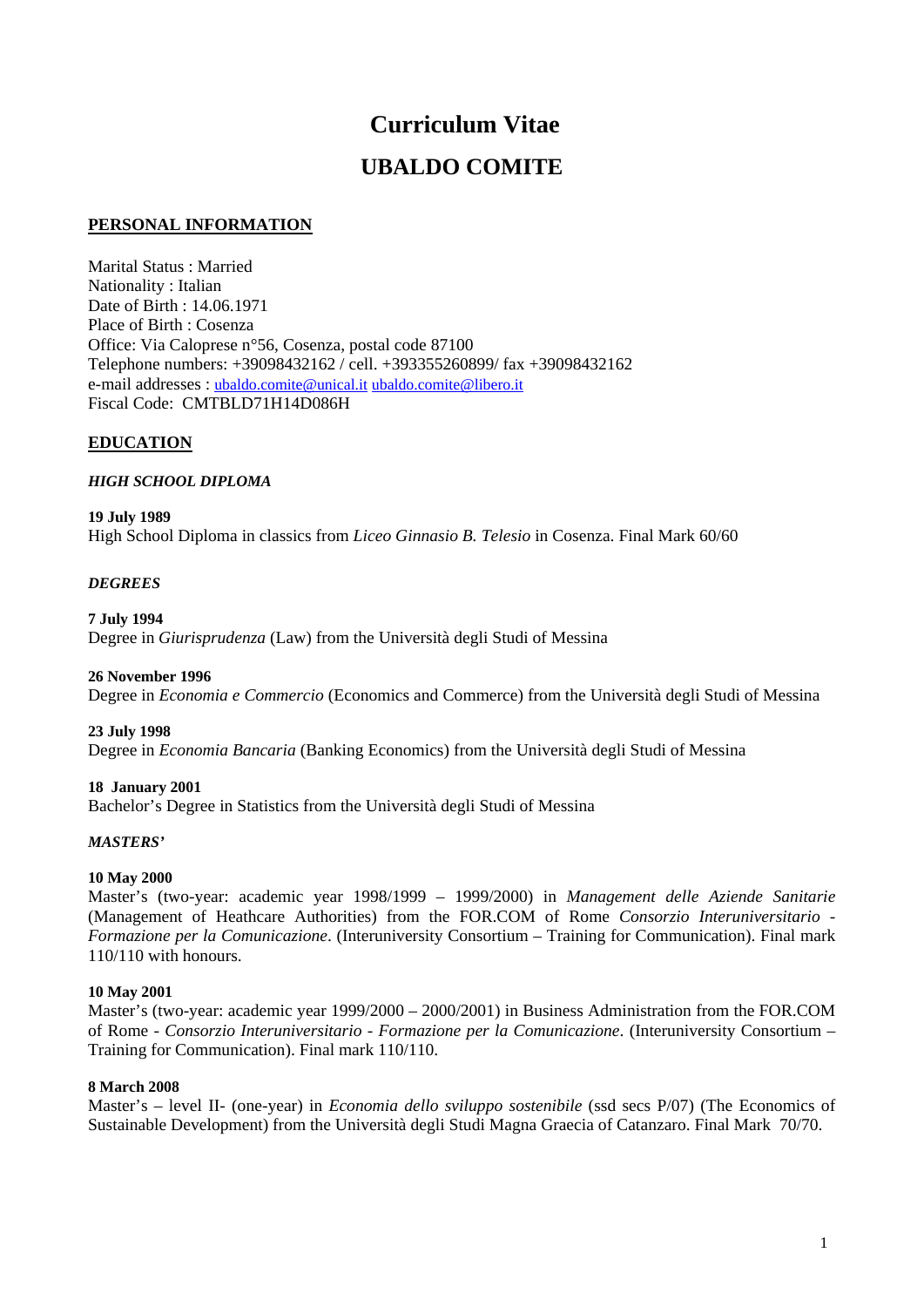#### *TRAINING COURSES*  **1997**

# **October 1997- April 1998**

Partecipated in the *Corso teorico-pratico di economia dell'impresa*,(Theoretical-practical course of the economics of an enterprise), offered by the "*Centro Studi di Diritto Fallimentare e Societario di Cosenza*" (Centre for the Studies on Bankruptcy and Corporate Law of Cosenza )(10 October 1997 - 27 April 1998)

# **23-24 March 2000**

Training course in: *Controllo di Gestione delle Aziende Sanitarie* (Management Control in Healthcare Authorities), offered by Il Sole 24 ore – Milan

# **2 May 2005 – 16 May 2005**

Participated in the Forum 2005 on Public Administration in Rome in the following advanced training courses:

1) *Il controllo di gestione e la misurazione delle performance nelle amministrazioni pubbliche*  (Management Control and the Measurement of Performance in Public Administrations) offered by SDA Bocconi

2) *Il project finance. Elementi generali ed esperienze* (The Finance Project. General Elements and Experience) offered by Banca Intesa

3) *Il project management nella pubblica amministrazione. Strumenti ed esperienze per la gestione dei* 

 *progetti* (Project Management in Public Administration. Instruments and Experience for the Management of Projects) offered by Microsoft

4) *La gestione integrata delle risorse umane nella pubblica amministrazione* (Integrated Management of Human Resources in Public Administration) offered by Oracle

# **1-30 September 2006**

Attended the advance training course in *Imprese cooperative: innovazioni giuridiche e organizzative* (Cooperative Enterprises: Judicial and Organizational Innovations) organized by the Università degli Studi Magna Graecia of Catanzaro in conjunction with the *Istituto Italiano di Studi Cooperativi "Luigi Luzzatti"* (Luigi Luzzatti Italian Institute of Cooperative Studies)of Rome

# **27 November 2009**

Participated in the study seminar *Società e Impresa. Capitale e coesione sociale, Cultura di impresa* (Society and Enterprises. Capital and Social Cohesion, The Culture of Enterprises). Organized by the Region of Calabria – Field Foundation in collaboration with the Università degli Studi della Calabria

# *SUMMER SCHOOL*

# **10-21 September 2007**

Attended the 10th edition of the *Summer School in Applied Environmental and Regulatory Economics*: "*La regolazione dei servizi ambientali locali*"(The regulation of local environmental services), organized by the Faculty of Political Sciences at the Università del Piemonte Orientale in conjunction with the *Fondazione per l'Ambiente Teobaldo Fenoglio di Torino* (Teobaldo Fenoglio Foundation for the Environment of Turin)

# *POSTGRADUATE STUDIES*

# **10 December 2010**

Obtainment of the title of: *Specialista in Contabilità Pubblica e Scienza dell'Amministrazione* (Master's in Public Accounting and Administrative Sciences ) from the Università degli Studi of Teramo with a final mark of 65/70.

Title of Thesis: *La finanza derivata nell'amministrazione pubblica: aspetti contabili e profili di responsabilità*.(Derivative Finance in Public Administrations: accounting aspects and profiles of responsibility)

Postgraduate studies complete following the attendance (two-year) of the school and passing the respective exams in the course of studies (22 exams) during the academic years of 2008-2009 and 2009-2010.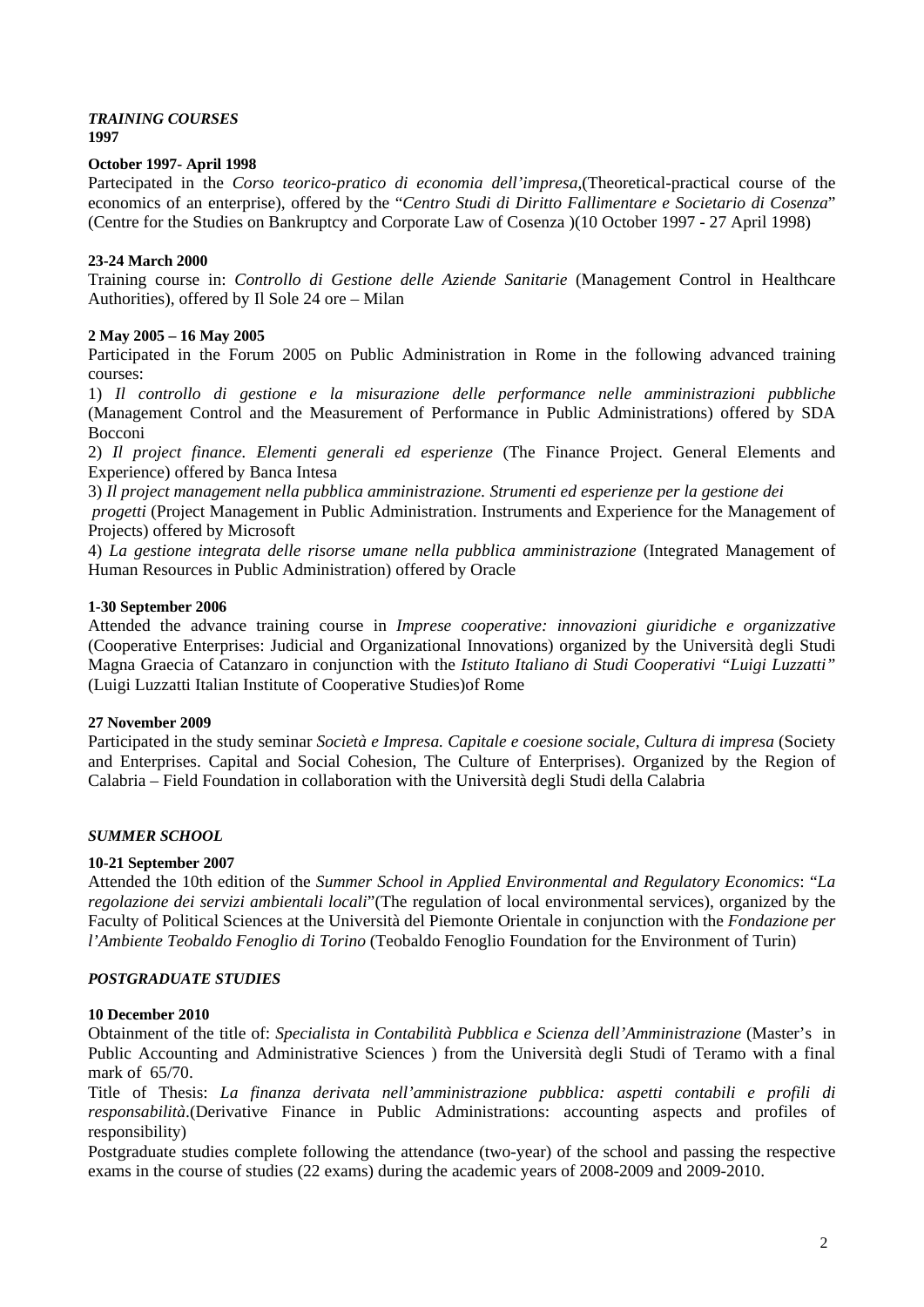(The school is recognized by the *D.P.C.M. 29 settembre 2004 n°295* (Prime Ministerial Decree 29 September 2004 No. 295) as valid for the access to public management)

# **RESEARCH ACTIVITY**

#### **Academic Year 2002/2003**

Component of the operative unit for the research ex 60% on *Il controllo di gestione nelle attività aereoportuali* (Management Control in Airport Activities) (ssd secs P/07) at the Department of Business Organization and Public Administration, Faculty of Economics, Università della Calabria

#### *DOCTORATE*

#### **15 March 2005**

PhD (three-year) in *Economia e gestione delle amministrazioni pubbliche* (Economy and Management of Public Administrations)(ssd secs P/07) 16<sup>th</sup> cycle, obtained from the Università della Calabria (academic year 2001/2002 – 2002/2003 – 2003/2004). Title of work project: *L'Unione di Comuni: Ipotesi di fattibilità. Strategie di sviluppo e criteri di economicità* (The Union of Municipalities: Hypothesis of Feasability. Strategies of Development and Criteria of Economy)

### *RESEARCH GRANT*

#### **Academic year 2005/2006**

Winner of the Research Grant (*D.R. n°1823 del 30 maggio 2005*- Regional Decree no. 1823 of 30 May 2005) (one-year: June 2005 - May 2006) at the (Department of Business Sciences of the Università della Calabria– Faculty of Economics. Title of research: *La riforma del bilancio degli enti locali* (The reform of the balance in local authorities) (ssd secs P/07)

#### *BURSARY*

#### **Academic year 2008/2009**

Assigned (19 September 2008) a Bursary for research, lasting a year, within the discipline of economy – business from the *Fondazione Piccola Casa dei Poveri Donna Teresa Nicoletti* (Rogliano – Cs), a private law foundation recognized by the *Decreto del Presidente della Giunta Regionale della Calabria n°65 del 23 marzo 2002 (*Presidential Decree of the Regional Committee of Calabria no. 65 of the 23° of March, 2002). Title of Research: *Il sistema di fund raising nelle aziende non profit* (ssd secs P/07) (The System of Fund-Raising in Non-profit businesses)

### *COLLABORATION IN RESEARCH ACTIVITIES*

#### **From 28 January 2009 to Present**

Research collaborator for IRDCEC (*Istituto di Ricerca dei Dottori Commercialisti e degli Esperti Contabil*  (Research Institute of Certified Accountants and Expert Bookkeepers), based in Rome in the area of business administration, the economy of public administrations, the economy of non-profit businesses

#### **From 24 May 2009 to Present**

Academic member of the *Athens Institute for Education and Research* (ATINER) of Athens, Greece, and a member of the Research Unit – Business and Law Research Division – within Management, Accounting and Finance

#### **From 1 January 2011**

Research Fellow at the *Centro di Ricerca per le Relazioni Mediterranee* - MEDAlics (Research Centre for Mediterranean Relations - MEDiterranean Area network for the economics of Learning, Innovation, and Competence Building Systems) in the Università per Stranieri "Dante Alighieri" of Reggio Calabria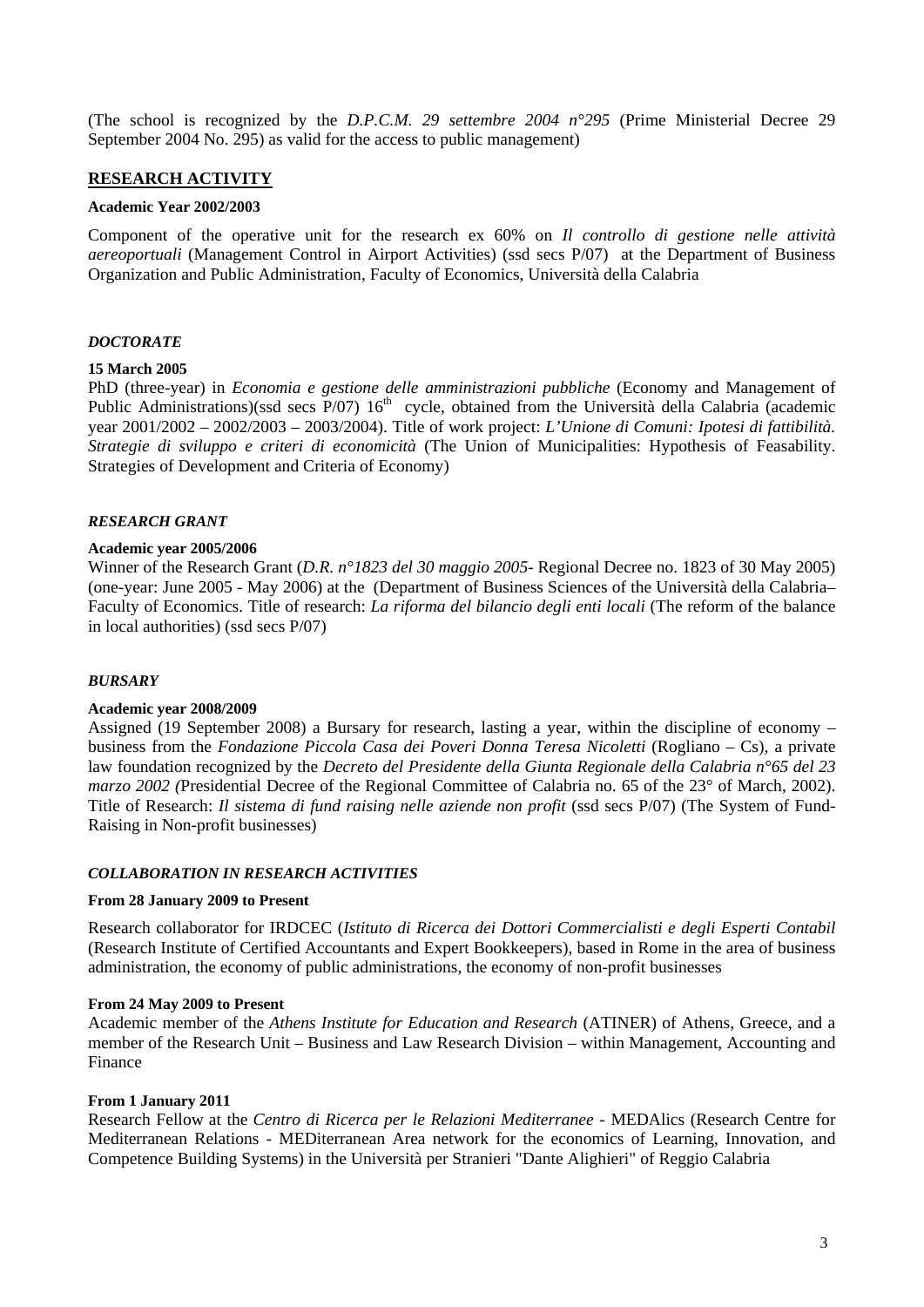# *CURRENT ACADEMIC POSITION*

**Adjunct Professor in Business Administration (private and public) at the Faculty of Economics of the Università Telematica e-Campus (Novedrate – Como) and the Università degli Studi della Calabria.** 

# **QUALIFICATIONS AND ADMITTANCE TO PROFESSIONAL REGISTERS**

### **1997**

Qualified to practice the profession of Lawyer (26 November 1997). Admitted to the Register effective as of 19 January 1998.

# **2000**

Qualified to practice the profession of Chartered Accountant  $(1<sup>st</sup> session 2000 – 13 October 2000)$ . Admitted to the Register effective of 14 June 2001

### **2002**

Admitted (26 October 2002) to the Register of free-lance journalists - (L.3-2-63 n°69 art. 35) - *Consiglio Regionale della Calabria* (Council of the Region of Calabria)

Admitted to the Register of auditors (n°122785) held at the *Ministero della Giustizia* (Ministry of Justice) *(Gazzetta Ufficiale- Suppl. Ord. IV Serie speciale n° 1 del 4 gennaio 2002)* (Official Gazzette – Suppl. Ord. 4th Special Series No. 1 of 4 January 2002)

### **2010**

Admitted (23 April 2010) to the Special Register of Lawyers as a qualified defence lawyer at the Magistrature Superiori (Upper Bench)

# **DIDACTIC ACTIVITIES**

# *(Business Administration- SSD Secs P/07)*

#### **Academic year 1999-2000**

Seminar Speaker - *Struttura Organizzativa nelle Aziende Sanitarie Locali: problematiche attuali e prospettive future*, (Organizational Structure in Local Healthcare Authorities: Current problems and future prospectives), within the Business Administration Course (ssd secs P/07) activated for the Degree in Economics and Administration of Businesses, Università della Calabria (8 May 2000)

#### **Academic year 2001-2002**

Seminars held in the Strategies and Company Policies Course (ssd secs P/07), activated for the Degree Course in Business Administration – Università della Calabria – Off-site Campus of Catanzaro, with the following titles:

1) *L'analisi della formulazione strategica nelle aziende no-profit* (The analysis of strategic formulation in not-for-profit businesses) 12 January 2002

2) *Strutture organizzative e gestionali delle istituzioni no-profit* (Organizational and Managerial Structures of not-for-profit institutions) 19 January 2002

# **Academic year 2002-2003**

Seminars held in the Strategies and Company Policies Course (ssd secs P/07), activated for the Degree Course in Business Administration – Università della Calabria – Off-site Campus of Catanzaro, with the following titles:

1) *I sistemi di valutazione del personale negli Enti locali: La valutazione della prestazione* (The Assessment sytems of the personnel in Local Authorites: The assessment of performance) 10-01-2003

2) *Strategie politiche e amministrazione : Il nuovo spoil system per la dirigenza pubblica* (Political and Administrative Strategies: The new spoil system for public management) 17-01-2003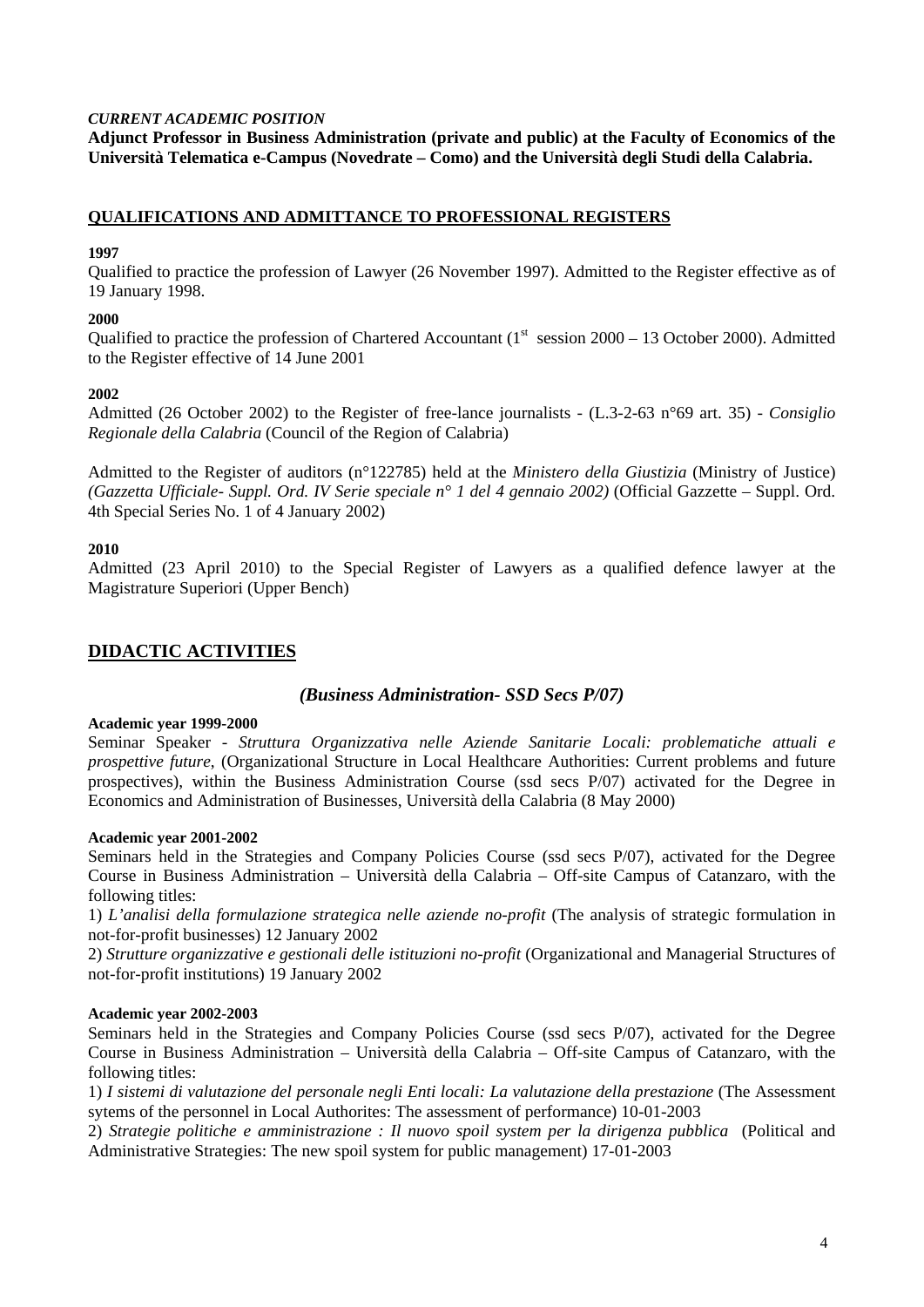### **From the academic year 2004-2005 to present**

Instructor of Balance of Public Authorities (ssd secs P/07) at the Istituto Superiore per la Formazione per la Pubblica Amministrazione (Higher Institute of Training for Public Administration)– Direkta – Rome

#### **Academic year 2004-2005**

Lecturer for the Balance of Public Authorities Course (ssd secs P/07) (30 hours 5 credits)- Faculty of Economics – Master's Degree Course in Law for the Economy and Businesses - Università della Calabria

Visiting instructor at the *Seminario Teologico Cosentino* (Theological Seminary of Cosenza) – Theological Study *Redemptoris Custos* – Degree Course in Theology, for a seminary course (ssd secs P/07) (24 hours) entitled: *La chiesa Istituzione e le aziende non profit. Affinità strutturali ed economico-aziendali* (The Church Institution and non-profit businesses. Structural and economic-business affinity)

### **Academic year 2005-2006**

Lecturer for the Balance of Public Authorities Course (ssd secs P/07) (30 hours 5 credits)- Faculty of Economics – Master's Degree Course in Law for the Economy and Businesses - Università della Calabria

Lecturer for the Business Administration Course (ssd secs P/07) (60 hours 10 credits)- Faculty of Medicine and Surgery – Master's Degree Course for the Classes of Healthcare Professions - Università degli Studi Magna Graecia of Catanzaro

Instructor at the *Istituto Tecnico Commerciale* (Technical Vocational Institute) *"Lucifero"* of Crotone (KR), for the I.F.T.S. P.O.R. Calabria Piano formative (training plan) I.F.T.S. Tecnico Superiore Sistemi Qualità (Superior Technician Quality Systems) (product and process) Obiettivo 1 misura 3.7. – Azione 3.7. a module of *Programmazione e controllo 1 (*Planning and Control 1) Course (20 hours)

Instructor at the *Istituto Tecnico per i Servizi Turistici* of Tropea (V.V.), Courses for the I.F.T.S. P.O.R. Calabria 2000/2006 Asse III "*Risorse Umane*"(Human Resources) Obiettivo 1 misura 3.7. A – Tecnico Superiore per l'Assistenza alla Direzione di Strutture Ricettive (Higher Technician for Assistance to the Management of Accommodation Facilities) – modules of *Organizzazione del personale nelle imprese turistiche* (Organization of the personnel in the tourism companies)(16 hours) and *Gestione aziendale del personale* (Business Management of Personnel )Courses (42 hours)

Visiting instructor at the *Istituto Teologico Cosentino* (Theological Seminary of Cosenza) –*Redemptoris Custos* – Degree Course in Theology, for a seminary course (ssd secs P/07) (24 hours) entitled: *Gli enti ecclesiastici-onlus nella riforma organizzativa del terzo settore* (Ecclesiastical–non-profit authorites in the organizational reform of the third sector)

Instructor for the Master's (II level) in *Tutela dei diritti umani e legalità* (Protection of Human Rights and Legality) organized by the Università della Calabria, Department of Legal Sciences – module of *Etica d'impresa e diritti umani* (Business ethics and human rights) (ssd secs P/07) (20 hours 2 credits)

#### **Academic year 2006-2007**

Lecturer for the Balance of Public Authorities Course (ssd secs P/07) (30 hours 5 credits)- Faculty of Economics – Master's Degree Course in Law - Università della Calabria

Lecturer for the Organization and Management of Sports Activities Course (ssd secs P/07) (60 hours 10 credits)- Faculty of Medicine and Surgery – Bachelor's Degree course in Motor Sciences - Class 33/S – Università degli Studi Magna Graecia of Catanzaro

Instructor for the Master's (level II) in *Terzo Settore e Politiche Sociali* (Third Sector and Social Politics) organized by the Università della Calabria, Faculty of Political Sciences, module of *Economia delle Aziende non profit* (Economics of non-profit businesses) (ssd secs P/07) (20 hours 2 credits)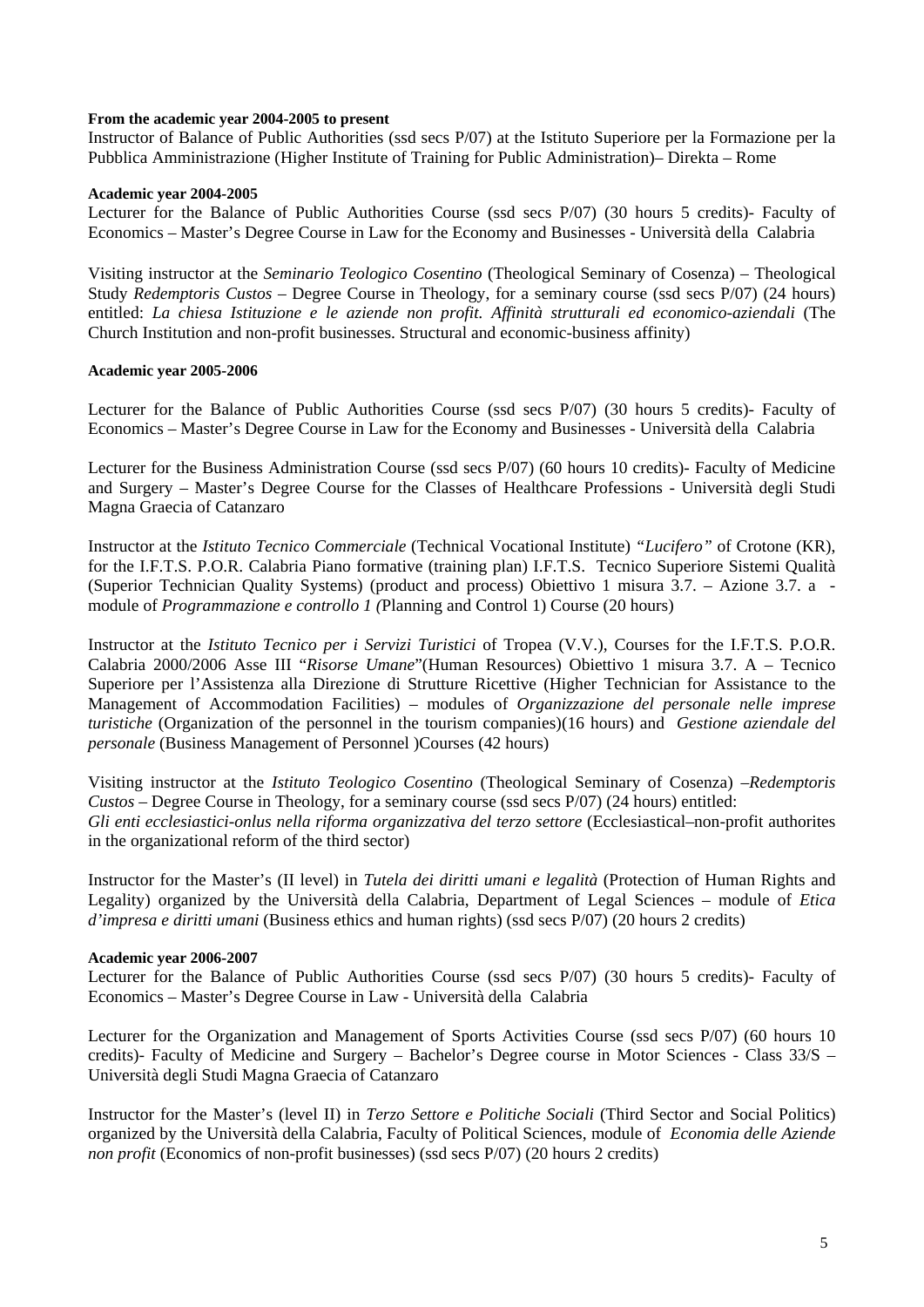Visiting instructor at the *Istituto Teologico Cosentino* (Theological Seminary of Cosenza) –*Redemptoris Custos* – Degree Course in Theology, for a seminary course (ssd secs P/07) (24 hours) entitled: *Programmazione e controllo di gestione negli enti ecclesiastici-onlus* (Planning and Control of Management in ecclesiastical–non-profit authorities)

### **Academic year 2007-2008**

Lecturer for the Balance of Public Authorities Course (ssd secs P/07) (30 hours 5 credits)- Faculty of Economics – Master's Degree Course in Law - Università della Calabria

Lecturer for the Organization and Management of Sports Activities Course (ssd secs P/07) (60 hours 10 credits)- Faculty of Medicine and Surgery – Bachelor's Degree course in Motor Sciences - Class 33/S – Università degli Studi Magna Graecia of Catanzaro

Lecturer for the Economics of Healthcare Authorities Course (ssd secs P/07) (60 hours 10 credits)- Faculty of Medicine and Surgery – Bachelor's Degree Course - Class of Healthcare Professions – Università degli Studi Magna Graecia of Catanzaro

Internal instructor for the Master's (level II) in *Esperto in diritto e responsabilità dei rapporti sanitari*  (Expert in rights and responsibility of healthcare reports), held at the Università della Calabria, Faculty of Economics, Department of Legal Sciences with interventions on the following arguments (ssd secs P/07) (35 hours):

- 1. *la programmazione e la pianificazione dell'intervento salutare* (the programming and planning of salutary operations) (7 hours)
- 2. *l'aziendalizzazione del sistema sanitario* (the corporatizaion of the healthcare system) (7 hours)
- 3. *la valutazione dell'efficienza e dell'efficacia dei servizi* sanitari (the assessment of the efficiency and effectivness of healthcare services)(7 hours)
- 4. *il controllo di gestione nelle aziende sanitarie*(the control of management in healthcare authorities) (7 hours)
- 5. *il Project Management in sanità (*Project Management in healthcare) (7 hours)

Visiting instructor at the *Istituto Teologico Cosentino* (Theological Seminary of Cosenza) –*Redemptoris Custos* – Degree Course in Theology, for the course of *Gestione e amministrazione degli Enti Ecclesiastici* Management and administration of ecclesiastical authorities) (48 hours 6 credits) (ssd secs P/07)

Instructor for the module "*Organizzazione, controllo e valutazione nella pubblica amministrazione*" (Organization, control and assessment in public administration) (10 hours) held at the Prefecture of Cosenza, within the Decentralized Training foreseen for the dependents of the Internal Civil Administration (Cosenza 11 December 2007).

Instructor for the Master's (level II) in *Europrogettazione* (planning European Commission projects), organized by the Università della Calabria, Faculty of Economics, Department of Legal Sciences, – module on *Contabilità di Stato e Bilancio degli enti pubblici)* (State and Balance Accounting of Public Authorities) (ssd secs P/07) (15 hours 2 credits)

Interventions on the following arguments (Cosenza 11 April 2008):

- 1. *le caratteristiche della gestione contabile delle aziende pubbliche* (The characteristics of accoutning management in public companies)
- 2. *il sistema delle rilevazioni nel bilancio dello Stato* (the system of surveys in the State Balance)
- 3. *processi decisionali e sistemi di programmazione nel bilancio dello Stato*(decision-making processes and sytems of planning in the State Balance)

Instructor for the Master's (level I) in *Management per le Funzioni di Coordinamento delle Professioni Sanitarie: area infermieristica, prevenzione, tecnico-sanitaria e riabilitazione"* (Management for the Functions of Co-ordination of the Healthcare Professions: nursing, prevention, technical-healthcare and rehabilitation) held by the Università Europea of Rome in collaboration with the *Associazione Carolus Magnus* of Rome; teachings in Business Administration – 36 hours (ssd secs P/07)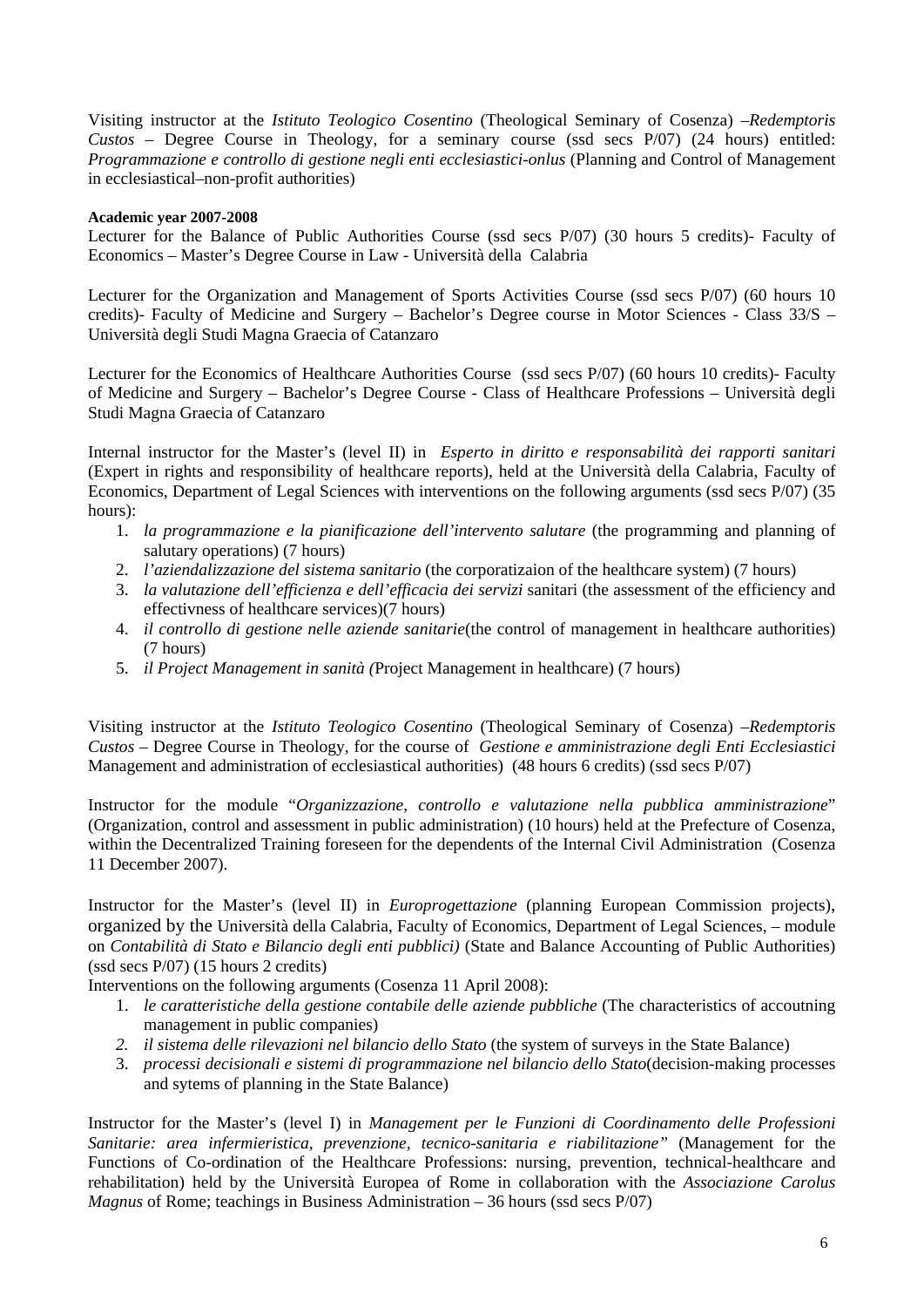Instructor at the Higher Training Authority *Neverland Scarl* of Cosenza [accredited by the Assessorato al lavoro, formazione professionale, pari opportunità e politiche sociali della Regione Calabria (Department of work, professional training, equal opportunities and social policies of the Region of Calabria)], for the threeyear training Course *Counselor in sviluppo e gestione delle risorse umane* (Counsellor in development and management of human resources), for the modules of (20 hours):

- 1. *Economia delle aziende non profit* (Economics of non profit businesses) *(ssd secs P/07)* (10 hours)
- 2. *Etica e giustizia in sanità* (Ethics and justice in healthcare) *(ssd secs P/07)* (10 hours)

### **Academic year 2008-2009**

Instructor for the economic –business disciplines within the Development Courses announced by the Faculty of Economics of the Universitità della Calabria, in the POR Calabria 2000-2006, Misura 3.7 Azione 3.7 b POR FSE Calabria 2007-2012 – Asse IV, Obiettivo Operativo L.1 e L.2, Piano Regionale per le Risorse Umane, Piano d'Azione 2008, Azione 3.2.5 Percorsi di Potenziamento competenze (60 hours from 9 September 2008 to 19 September 2008)

Lecturer for the Balance of Public Authorities Course (ssd secs P/07) (30 hours 5 credits)- Faculty of Economics – Master's Degree Course in Law - Università della Calabria

Visiting instructor at the *Istituto Teologico Cosentino* (Theological Institute of Cosenza) –*Redemptoris Custos* – Degree Course in Theology, for the course of *Gestione e amministrazione degli Enti Ecclesiastici* Management and administration of ecclesiastical authorities) (48 hours 6 credits) (ssd secs P/07)

Instructor for the Master's (level I) in *Management per le Funzioni di Coordinamento delle Professioni Sanitarie: area infermieristica, prevenzione, tecnico-sanitaria e riabilitazione"* (Management for the Functions of Co-ordination of the Healthcare Professions: nursing, prevention, technical-healthcare and rehabilitation) held by the Università Europea of Rome in collaboration with the *Associazione Carolus Magnus* of Rome; teachings in Business Administration – 36 hours (ssd secs P/07)

Lecturer for the Economics and Business Organization Course (ssd secs P/07) (60 hours 10 credits), Faculty of Medicine and Surgery, Interuniversity Bachelor's Degree Course in Computer Engineering and Biomedicine - Università degli Studi Magna Graecia of Catanzaro

Lecturer of the Business Administration Course (ssd secs P/07) ( 20 hours 2 credits) for the Master's (level I) in the functions of co-ordination of healthcare professions - Faculty of Medicine and Surgery, Università degli Studi Magna Graecia of Catanzaro

Instructor for the Master's (level II) in Organization and Function of the Public Administration, held by the Faculty of Law at the University "La Sapienza" of Rome, Module IV, "Finance" (4 hours), with a workshop on the *Patto di Stabilità* (Stability Pact)– Sent. CGE 27/04 (3 April 2009)

Appointed Honorary Fellow in Public (ssd secs P/07) at the Faculty of Political Sciences at the Università degli Studi di Teramo

#### **Academic year 2009-2010**

Lecturer for the Balance of Public Authorities Course (ssd secs P/07) (30 hours 5 credits)- Faculty of Economics – Master's Degree Course in Law - Università della Calabria

Lecturer for the Healthcare Management Course (ssd secs P/07) (40 hours 5 credits)-Faculty of Pharmacy and Nutritional Sciences and Health – Bachelor's Degree Course in Scientific Information on Pharmaceuticals - Università della Calabria

Lecturer for the Economics and Business Organization Course (ssd secs P/07) (60 hours 10 credits)- Faculty di Medicine and Surgery, Interuniversity Bachelor's Degree in Computer Engineers and Biomedicine– Università degli Studi Magna Graecia of Catanzaro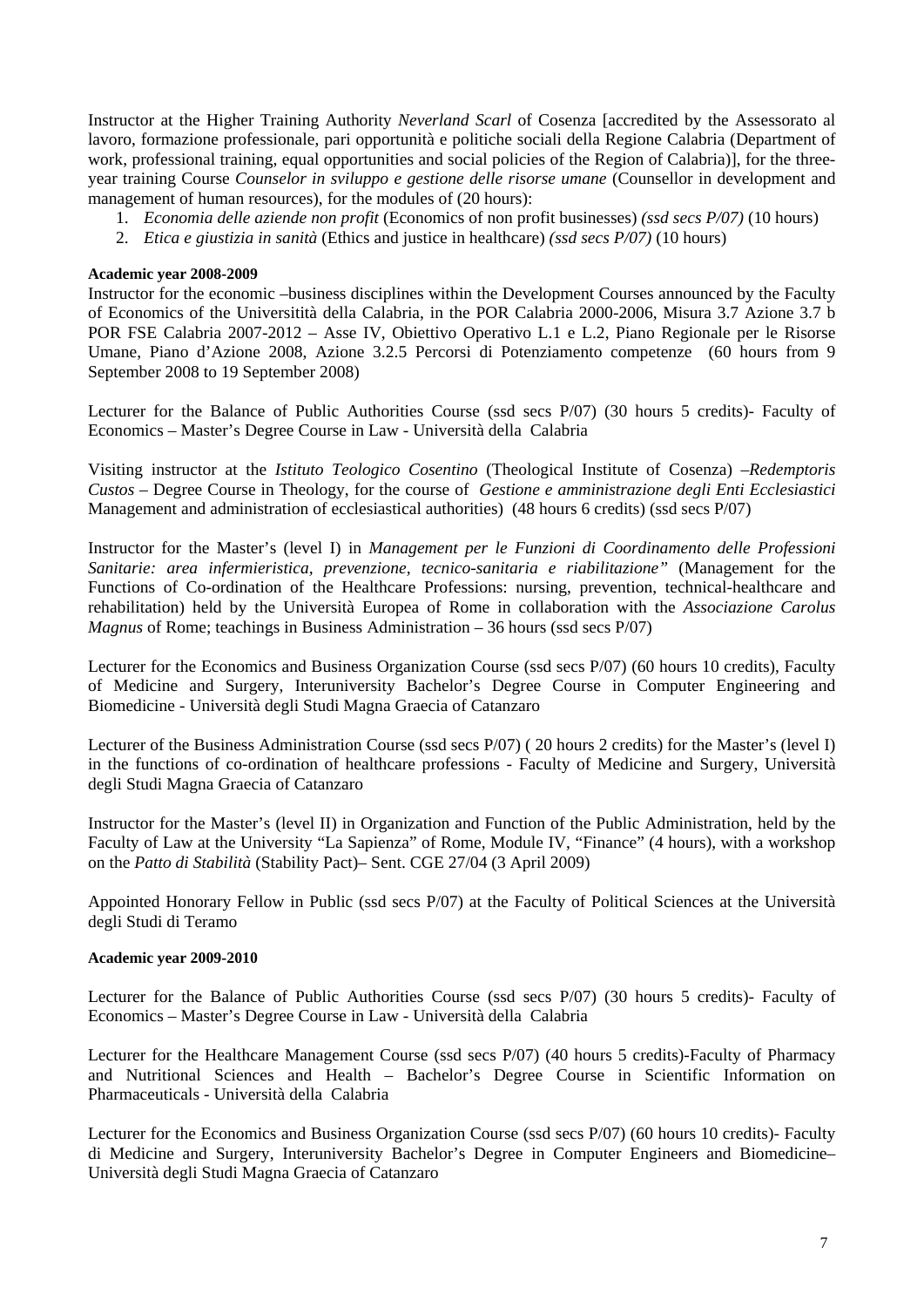Lecturer for Business Administration (ssd secs P/07) (16 hours 2 credit) for the Master's (level I) for the function of co-ordination in healthcare professionals – Faculty of Medicine and Surgery, Università degli Studi Magna Graecia of Catanzaro

Visiting instructor at the *Istituto Teologico Cosentino* (Theological Institute of Cosenza) –*Redemptoris Custos* – Degree Course in Theology, for the course of *Gestione e amministrazione degli Enti Ecclesiastici* Management and administration of ecclesiastical authorities) (48 hours 6 credits) (ssd secs P/07)

Instructor for the Master's (level I) in *Management per le Funzioni di Coordinamento delle Professioni Sanitarie: area infermieristica, prevenzione, tecnico-sanitaria e riabilitazione"* (Management for the Functions of Co-ordination of the Healthcare Professions: nursing, prevention, technical-healthcare and rehabilitation) held by the Università Europea of Rome in collaboration with the *Associazione Carolus Magnus* of Rome; teachings in Business Administration – 36 hours (ssd secs P/07)

Instructor in the Internship Program (Legge Regionale n°8 del 2007) Training Vouchers – Science Area A1- A2-A5, with lesson on the following arguments (secs P/07) :1) The financial dislocation of local authorities, 2) planning and control of management in local authorities; 3) the balance of public authorities; 4) Risk Management in healthcare authorities (18 hours – 21, 22, 23 September 2009)

Instructor within the high-level training course for auditors of cooperatives, organized by the Università degli Studi della Calabria – Faculty of Economics, in conjunction with the *Istituto Italiano di Studi Cooperativi* (Italian Institute of Cooperative Studies)"Luigi Luzzatti" of Rome, with lessons on the following arguments : 1) The general characteristics of reform of the cooperative: economic- business aspects; 2) cooperative principles in the interpretation of doctrine, law and administrative apparatus; (Università della Calabria, 28 September 2009)

Instructor in the Internship Program (Regional Law no.8 of 2007) Training Vouchers – Science Area A1-A2, with lesson on the following arguments (secs  $P/07$ ) : 1) Awards system and system of measuring and assessment of public employee performances; 2) Management of the personnel in public administrations: fixed components and variable components of retribution. (6 hours – 6 May 2010)

Instructor for the Master's (level I) in "Politics of Peace and Cooperation for the Development in the Mediterranean Area", held by the Università per Stranieri of Reggio Calabria; teaching Business Organization and Start –Up – 12 hours 2 credits (ssd secs P/07)

Internal instructor for the course "Audits in Local Authorities " organized by the *Ordine dei Dottori Commercialisti e degli Esperti Contabili di Cosenza* (Order of Certified Accountants and Bookkeepers of Cosenza). Title of intervention: Dislocation and recovery in local authorities. (28 June 2010)

Instructor for the Master's (level II) in Organization and Function of the Public Administration, held by the Faculty of Law at the University "La Sapienza" of Rome, Module VII, "Public Responsibilities", with a workshop on: Public participation society: Attemptable Actions towards Administrators (1 hour) (10 September 2010)

# **Academic year 2010-2011**

Adjunct professor for the instruction of Business Accounting and Bookkeeping at the Università Telematica E-Campus of Novedrate (Como), Faculty of Economics, Bachelor's Degree Course in Economics and Commerce, Banking and Psychoeconomics

Visiting instructor at the *Istituto Teologico Cosentino* (Theological Institute of Cosenza) –*Redemptoris Custos* – Degree Course in Theology, for the course of *Gestione e amministrazione degli Enti Ecclesiastici* (Management and administration of ecclesiastical authorities) (48 hours 6 credits) (ssd secs P/07)

Lecturer for the Balance of Public Authorities Course (ssd secs P/07) (30 hours 5 credits)- Faculty of Economics – Master's Degree Course in Law - Università della Calabria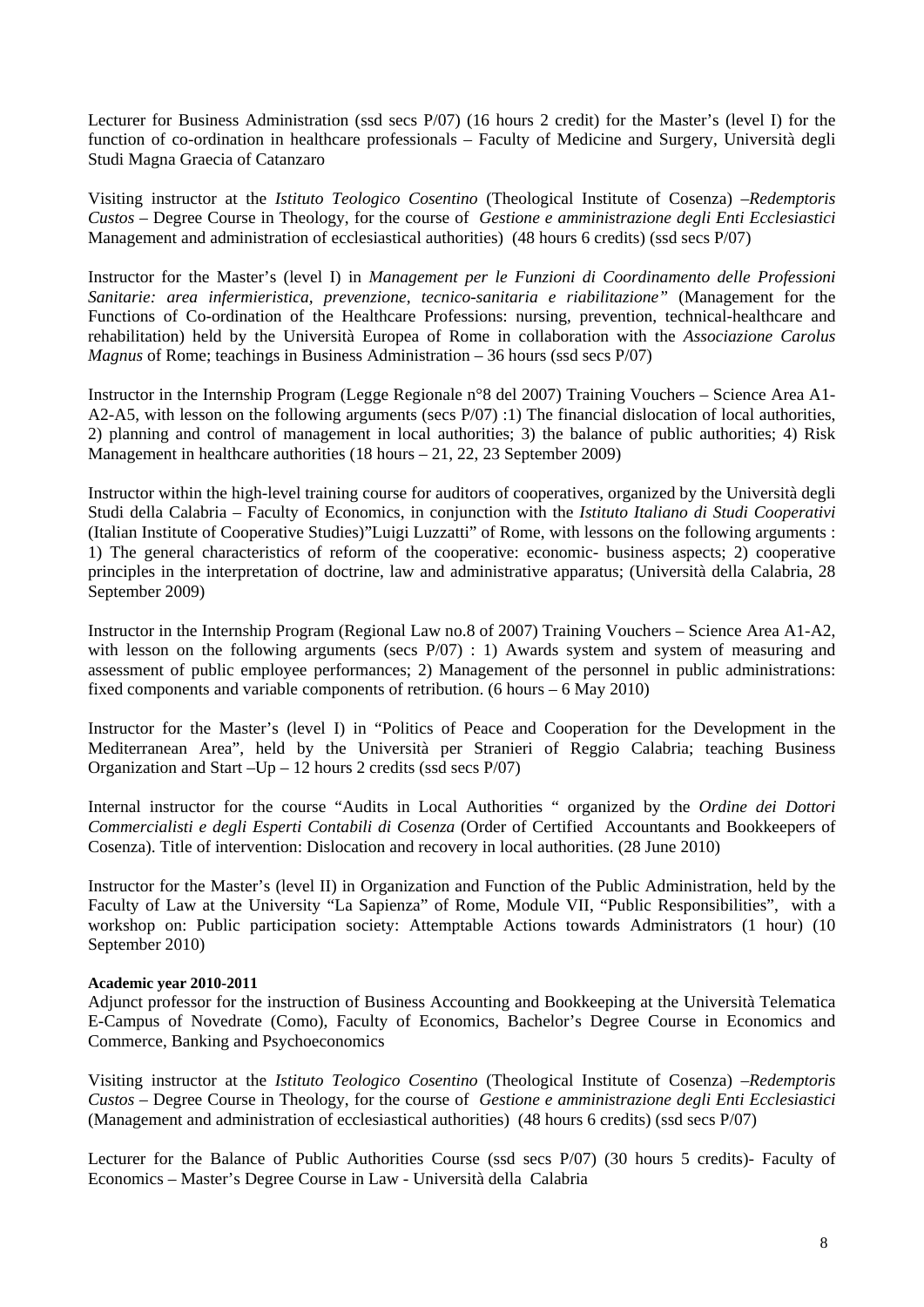Lecturer for the Healthcare Management Course (ssd secs P/07) (40 hours 5 credits)-Faculty of Pharmacy and Nutritional Sciences and Health – Bachelor's Degree Course in Scientific Information on Pharmaceuticals - Università della Calabria

Lecturer of the level I and II Master's in *Management Integrato dei Servizi Sociali e Sanitari (MISSS)*  (Integrated Management of Social Services and Healthcare) held at the Faculty of Medicine and Surgery at the Università Magna Graecia of Catanzaro, instruction in "Healthcare Management" (ssd secs P/07) (3 credits 15 hours)

Internal Lecturer in the level II Master's in Taxation Law held at the Faculty of Economics at the Università della Calabria.

Interventions on the following arguments (4 hours):

- 1) International accounting principles and the new European accounting regulation;
- 2) The financial statement within the regulation and the principles of international accounting;
- 3) The consolidated group balance sheet

Internal Lecturer of the level I Master's in Structure and Operation of Public Administration held at the Faculty of Economics at the Università della Calabria.

Interventions on the following arguments (12 hours):

- Management principles of public administrations

Internal Lecturer of the level II Master's in Pharmacoeconomics and organization of social healthcare activities in pharmaceutical services held at the Faculty of Pharmacy and Nutritional Sciences and Healthcare of the Università della Calabria.

Intervention on the following argument (10 hours):

- Ethics and Management in healthcare

Internal Lecturer of the level II Master's in Administrative Law held at the Faculty of Economics at the Università della Calabria.

Intervention on the following argument (12 hours):

- The system of controls in public administrations

# **Academic year 2011-2012**

Adjunct professor for the instruction of Business Accounting and Bookkeeping at the Università Telematica E-Campus of Novedrate (Como), Faculty of Economics, Bachelor's Degree Course in Economics and Commerce, Banking and Psychoeconomics

Visiting instructor at the *Istituto Teologico Cosentino* (Theological Institute of Cosenza) –*Redemptoris Custos* – Degree Course in Theology, for the course of *Gestione e amministrazione degli Enti Ecclesiastici* (Management and administration of ecclesiastical authorities) (36 hours 6 credits) (ssd secs P/07)

Lecturer for the instruction of Healthcare Management (ssd secs P/07) (40 hours 5 credits)-Faculty of Pharmacy and Nutritional Sciences and Health – Bachelor's Degree Course in Scientific Information on Pharmaceuticals - Università della Calabria

# **Academic year 2012-2013**

Adjunct professor for the instruction of Business Accounting and Bookkeeping at the Università Telematica E-Campus of Novedrate (Como), Faculty of Economics, Bachelor's Degree Course in Economics and Commerce, Banking and Psychoeconomics

# *(Business Organization - SSD Secs P/10)*

# **Academic year 1999-2000**

Appointed Honorary Fellow in Organization of Businesses and Public Administrations (ssd secs P/10) at the Università della Calabria, Faculty of Economics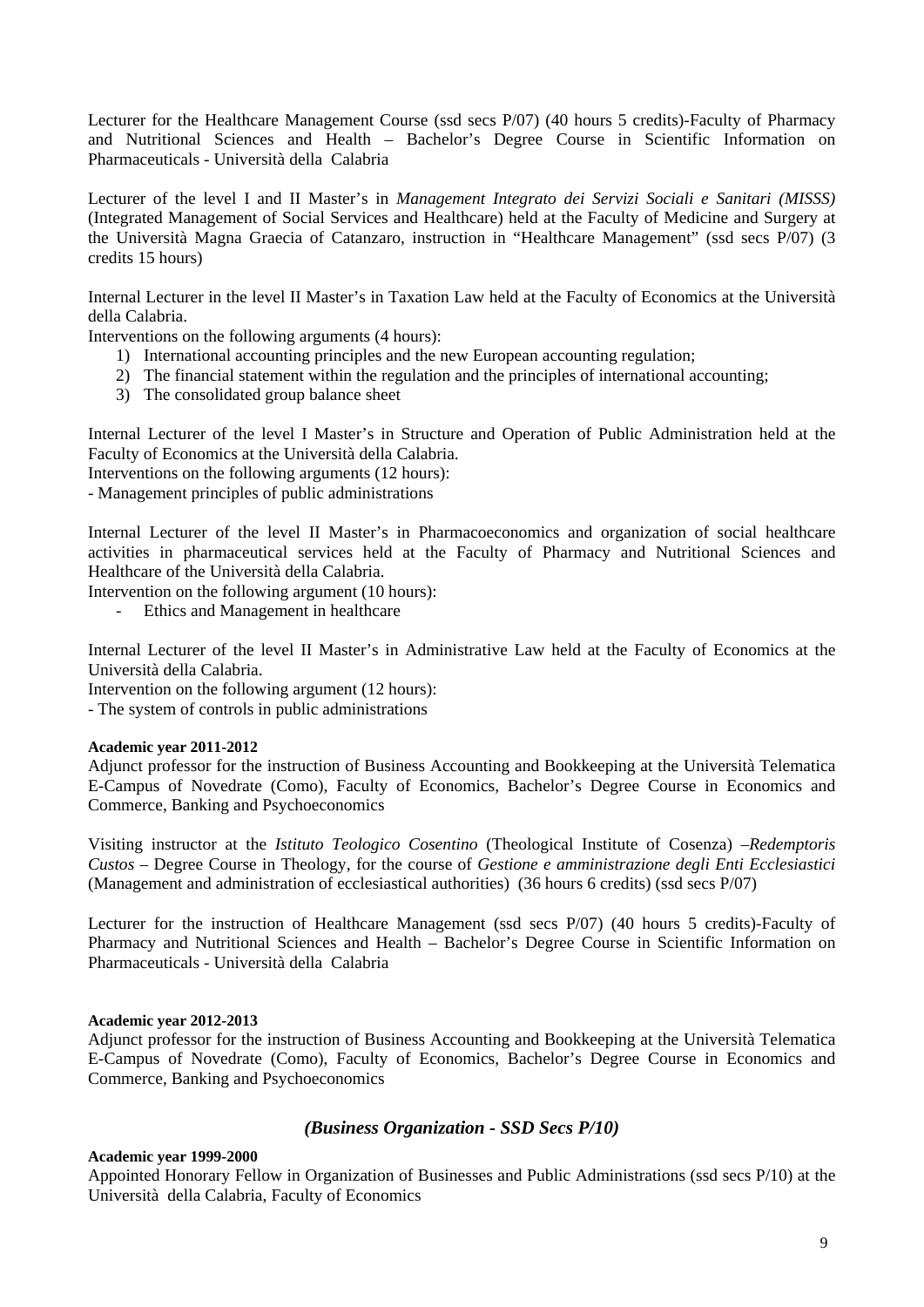Teaching Assistant for the Organization of Work Course (ssd secs P/10) held within the Course of Business Administration, Faculty of Economics, Università della Calabria

### **Academic year 2000-2001**

Lecturer for the Business Organization Course (ssd secs P/10)(60 hours 10 credits)- Faculty of Economics - Degree Course in Business Administration and Diploma in Business economy and administration – Off-site campus of Catanzaro - Università della Calabria

Instructor at the A.I.A.S. (*Associazione Italiana Assistenza Spastici* Italian Association of Support for Spastics) for the project "Community Initiative" occupation and assessment of the human resources sector Horizon Project "*Crescere n°1372/E2/H/R, area "Organizzazione e gestione delle risorse umane* (Organization and management of Human Resources)" (7 April - 30 June 2000)

Instructor for the project : *Master MBA*- (Human Resources Assessment Program, approved by the Region of Calabria in compliance with *P.O. Multiregionali 940019 I 1- 1994 /1999*) module on Business Organization and Management of Human Resources (ssd secs P/10), organized by BIC Calabria (25-26-27-28 October 2000)

### **Academic year 2001-2002**

Lecturer for the Business Organization Course (ssd secs P/10) (30 hours 5 credits)- Faculty of Political Sciences – Bachelor's Degree Course in Social Services – Off-site campus of Rende and Crotone - Università della Calabria

#### **Academic year 2002-2003**

Instructor for the project: *Caravelle* – call for applications published in the Official Gazzette no. 64 of 19-03- 2001, interventions on training and mentorship in the Region of Calabria), course for Sector Managers, those responsible for the service, those responsible for employment centres, module "Development of Human Resources" (ssd secs P/10) (Lamezia Terme- Cz 1 February / 30 April 2003)

Lecturer for the Organization of Private Businesses Course (ssd secs P/10) (30 hours 5 credits)- Faculty of Economics – Bachelor's Degree Course in Economics - Università della Calabria

Lecturer for the Organization of Public Sector Corporations Course (ssd secs P/10) (30 hours 5 credits)- Faculty of Economics – Bachelor's Degree Course in Economics - Università della Calabria

Lecturer for the Business Organization Course (ssd secs P/10) (30 hours 5 credits)- Faculty of Political Sciences – Bachelor's Degree Course in Social Services – Off-site campus of Rende and Crotone Università della Calabria

#### **Academic year 2003-2004**

Lecturer for the Organization of Private Businesses Course (ssd secs P/10) (30 hours 5 credits)- Faculty of Economics – Bachelor's Degree Course in Economics - Università della Calabria

Lecturer for the Organization of Public Sector Corporations Course (ssd secs P/10) (30 hours 5 credits)- Faculty of Economics – Bachelor's Degree Course in Economics - Università della Calabria

Lecturer for the Business Organization Course (ssd secs P/10) (30 hours 5 credits)- Faculty of Political Sciences – Bachelor's Degree Course in Social Services – Off-site campus of Rende and Crotone - Università della Calabria

#### **Academic year 2004-2005**

Lecturer for the Organization of Public Sector Corporations Course (ssd secs P/10) (30 hours 5 credits)- Faculty of Economics – Bachelor's Degree Course in Economics - Università della Calabria

Lecturer for the Business Organization Course (ssd secs P/10) (30 hours 5 credits)- Faculty of Political Sciences – Bachelor's Degree Course in Social Services – Off-site campus of Rende and Crotone Università della Calabria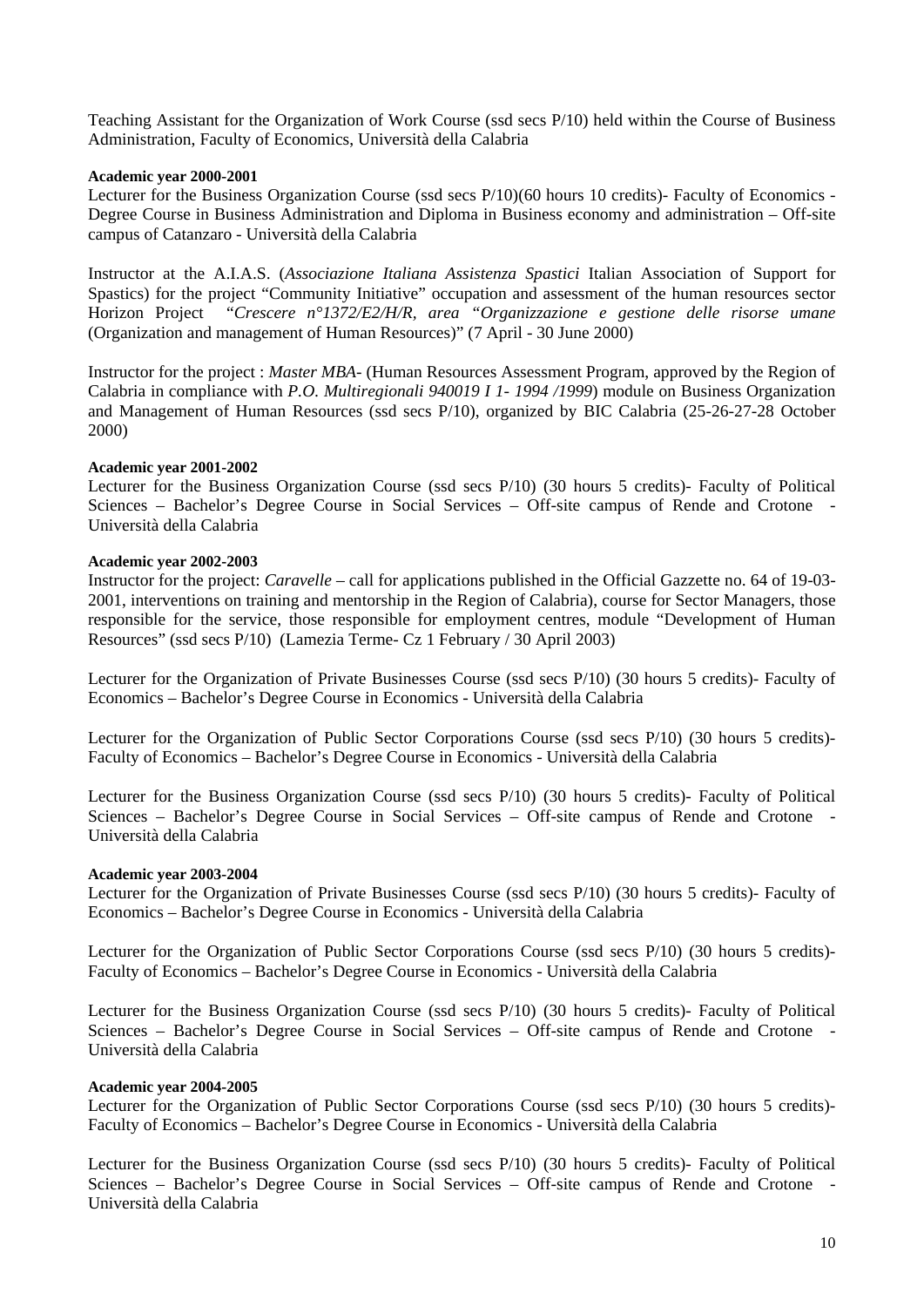Lecturer for the Business Organization Course (ssd secs P/10) (60 hours 10 credits)- Faculty of Medicine and Surgery – Master's Degree Course – Nursing and Obstetrical Profession Classes (Integrated course in Master's in Healthcare Management) – Università degli Studi Magna Graecia of Catanzaro

#### **Academic year 2005-2006**

Lecturer for the Organization of Public Sector Corporations Course (ssd secs P/10) (30 hours 5 credits)- Faculty of Economics – Master's Degree Course in Applied Economics - Università della Calabria

Lecturer for the Organization of non Profit Businesses Course (ssd secs P/10) (30 hours 5 credits)- Faculty of Political Sciences– Bachelor's Degree Course in Social Services –Off-site campus of Crotone- Università della Calabria

Lecturer for the Business Organization Course (ssd secs P/10) (60 hours 10 credits)- Faculty of Medicine and Surgery – Master's Degree course in Motor Sciences - Class 53/S – Organization and Management of Services for Sport and Motor Activities - Università degli Studi Magna Graecia of Catanzaro

### **Academic year 2006-2007**

Lecturer for the Organization of non Profit Businesses Course (ssd secs P/10) (30 hours 5 credits)- Faculty of Political Sciences– Bachelor's Degree Course in Social Services –Off-site campus of Crotone- Università della Calabria

Lecturer for the Organization of Public Sector Corporations Course (ssd secs P/10) (30 hours 5 credits)- Faculty of Economics – Master's Degree Course in Applied Economics - Università della Calabria

Lecturer for the Business Organization Course (ssd secs P/10) (60 hours 10 credits)- Faculty of Medicine and Surgery – Master's Degree course in Motor Sciences - Class 53/S – Organization and Management of Services for Sport and Motor Activities - Università degli Studi Magna Graecia of Catanzaro

#### **From the academic year 2007-2008 to today**

Instructor of Organization and Management of Human Resources (ssd secs P/10) at the *Scuola di Formazione in Psicoterapia ad Indirizzo Dinamico S.F.P.I.D.* (Training School in psychotherapy with a dynamic course of studies) of Rome (recognized by M.I.U.R.

#### **Academic year 2007-2008**

Lecturer for the Organization of non Profit Businesses Course (ssd secs P/10) (30 hours 5 credits)- Faculty of Political Sciences– Bachelor's Degree Course in Social Services –Off-site campus of Crotone- Università della Calabria

Lecturer for the Organization of Public Sector Corporations Course (ssd secs P/10) (30 hours 5 credits)- Faculty of Economics – Master's Degree Course in Applied Economics - Università della Calabria

Lecturer for the Business Organization Course (ssd secs P/10) (60 hours 10 credits)- Faculty of Medicine and Surgery – Master's Degree course in Motor Sciences - Class 53/S – Organization and Management of Services for Sport and Motor Activities - Università degli Studi Magna Graecia of Catanzaro

Instructor at the Higher Training Authority *Neverland Scarl* of Cosenza [accredited by the Assessorato al lavoro, formazione professionale, pari opportunità e politiche sociali della Regione Calabria (Department of work, professional training, equal opportunities and social policies of the Region of Calabria)], for the threeyear training Course *Counselor in sviluppo e gestione delle risorse umane* (Counsellor in development and management of human resources), for the modules of (10 hours):

- 1. *Organization of Healthcare Authorities (ssd secs P/10)* (10 hours)
- 2. *Organization of Public Sector Corporation (ssd secs P/10)* (10 hours)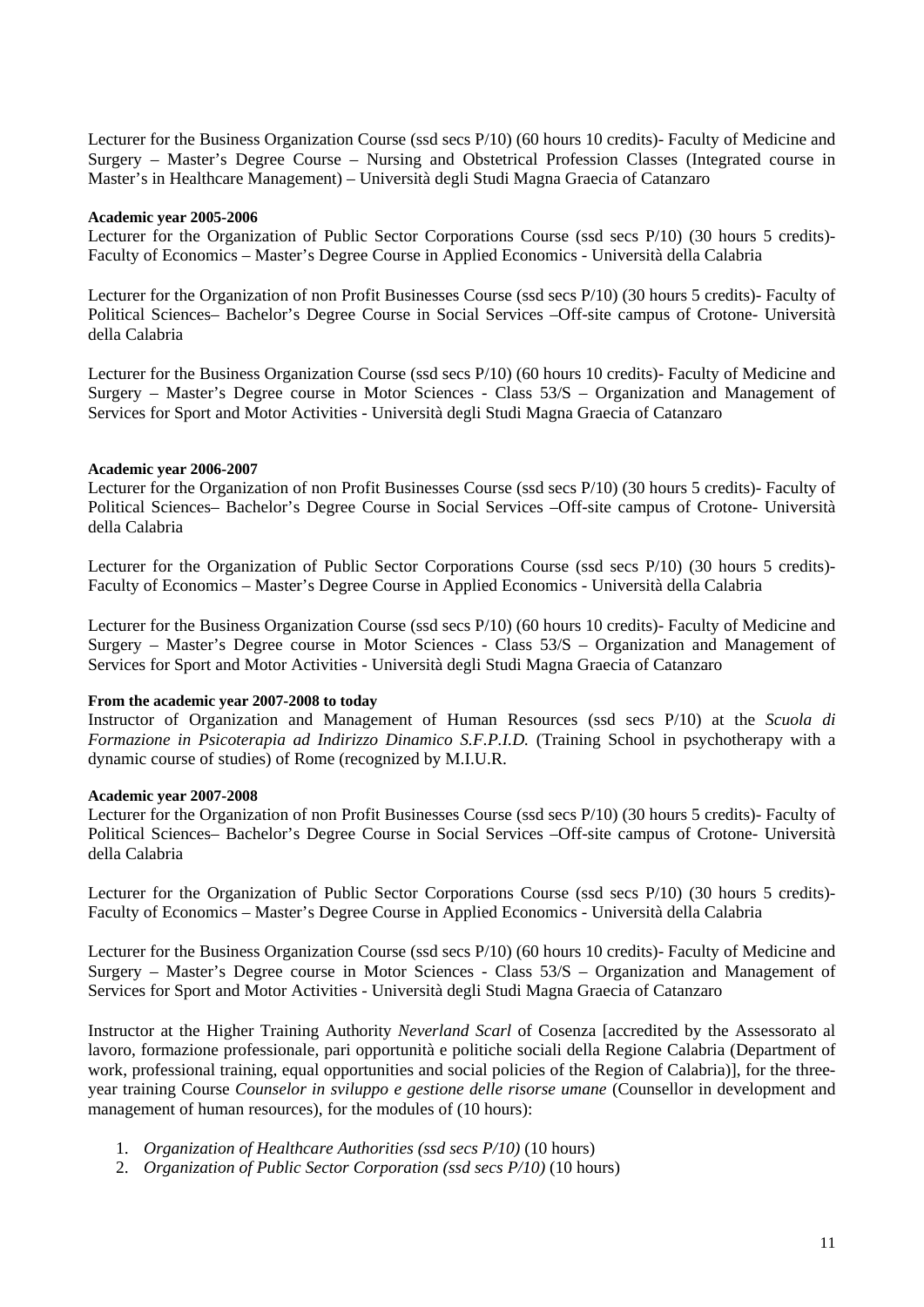Instructor for the module "Organization of Work and Management of Human Resources in Public Administrations" in the Training Course (Project R.I.P.R.O.V.A.) promoted by the *Istituto Superiore di Studi Penitenziari* (Higher Institute of Penitentiary Studies)– Office II - Decentralized and Interprofessional Training – as proxy for the Ministry of Justice – Department of Penitentiary Administration, Regional Superintendency for Calabria, Office of the Execution of External Penal Performance (Cosenza 10 December 2007, 21 January 2008) (10 hours)

Instructor for the Master's (level I) in *Management per le Funzioni di Coordinamento delle Professioni Sanitarie: area infermieristica, prevenzione, tecnico-sanitaria e riabilitazione"* (Management for the Functions of Co-ordination of the Healthcare Professions: nursing, prevention, technical-healthcare and rehabilitation) held by the Università Europea of Rome in collaboration with the *Associazione Carolus Magnus* of Rome; instruction in Business Organization – 21 hours (ssd secs P/10)

#### **Academic year 2008-2009**

Lecturer for the Organization of non Profit Businesses Course (ssd secs P/10) (30 hours 5 credits)- Faculty of Political Sciences– Bachelor's Degree Course in Social Services –Off-site campus of Crotone- Università della Calabria

Instructor for the Master's (level I) in *Management per le Funzioni di Coordinamento delle Professioni Sanitarie: area infermieristica, prevenzione, tecnico-sanitaria e riabilitazione"* (Management for the Functions of Co-ordination of the Healthcare Professions: nursing, prevention, technical-healthcare and rehabilitation) held by the Università Europea of Rome in collaboration with the *Associazione Carolus Magnus* of Rome; instruction in Business Organization – 21 hours (ssd secs P/10)

Instructor in the Internship Program (Regional Law no. 8 of 2007) Training Vouchers – Science Area A4, module on *Organizzazione Sanitaria* (Healthcare Organization) (secs P/10) (24 hours – 15, 16, 17, 18, December)

Instructor in the business training presentation "Training Fair Plan" – POR Calabria 2000-2006 FSE Asse III Misura 3.9 Az. 3.9° POR Calabria FSE 2007-2013 – Asse I – Adattabilità Ob. Specifico A, organized by the Autonomous Fair Authority of Cosenza – Consortium with public legal status, in collaboration with the Mc3 Synthax cooperative training agency of Crotone, module on Business Organization (secs P/10) (40 hours from 5 May to 28 May 2009: 5-6-7-12-13-14-19-20-21-26-27-28 May 2009)

# **Academic year 2009-2010**

Lecturer for the Organization of non Profit Businesses Course (ssd secs P/10) - Faculty of Political Sciences– Bachelor's Degree Course in Social Services –Off-site campus of Crotone- Università della Calabria

Lecturer for the Organization of Private Businesses Course (ssd secs P/10) (30 hours 5 credits)- Faculty of Economics – Bachelor's Degree Course in Economics - Università della Calabria

Instructor for the Master's (level I) in *Management per le Funzioni di Coordinamento delle Professioni Sanitarie: area infermieristica, prevenzione, tecnico-sanitaria e riabilitazione"* (Management for the Functions of Co-ordination of the Healthcare Professions: nursing, prevention, technical-healthcare and rehabilitation) held by the Università Europea of Rome in collaboration with the *Associazione Carolus Magnus* of Rome; instruction in Business Organization – 21 hours (ssd secs P/10)

#### **Academic year 2010-211**

Lecturer for the Organization of Private Businesses Course (ssd secs P/10) (30 hours 5 credits)- Faculty of Economics – Bachelor's Degree Course in Economics - Università della Calabria

# *INSERTION INTO REGISTERS FOR TEACHING*

#### **From April 2008 to present**

Instructor at the *Scuola Superiore dell'Amministrazione dell'Interno (S.S.A.I.)* (Ministry of the Interior Higher School of Administration), based in Rome, for the instruction of Management.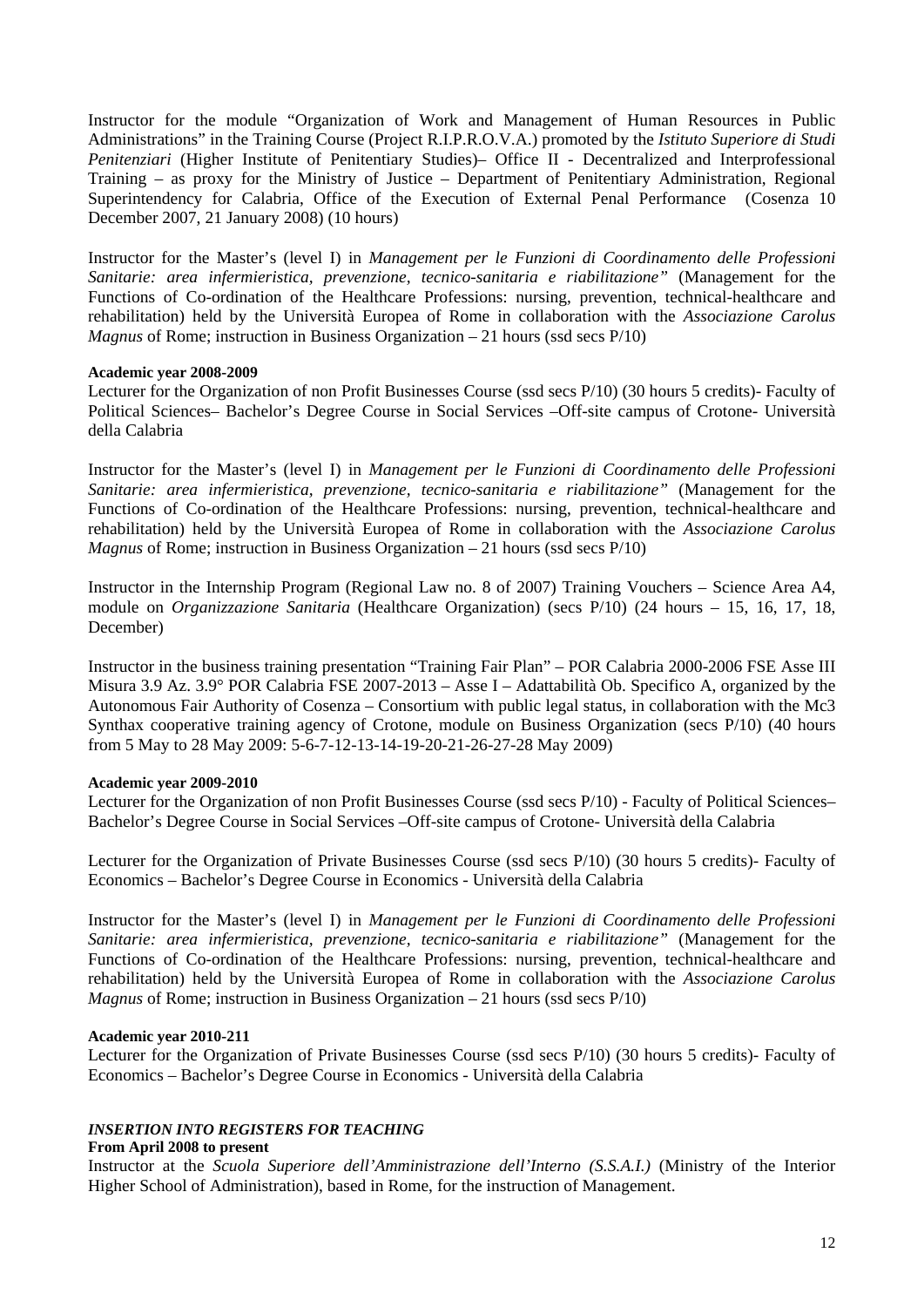# **From academic year 2008-2009 to present**

Inserted in the list of permanent instructors for the level II Master's in "Organizzazione e Funzionamento della Pubblica Amministrazione" (Organization and Operation of Public Administrations) held at the Faculty of Law at the University "La Sapienza" of Rome (instruction of public balance).

# **TIME ABROAD**

Visiting Professor at the *Patriarchal Studium Generale Universitas Pro-Deo* of New York (20 March 2002 – 30 August 2002)

Visiting Professor at the Polish Univeristy *Ateneum Szkola Wyzsza* (Gdansk – Danzig) (19-22 November 2009)

### **FROM ACADEMIC YEAR 2000-2001 TO PRESENT**

Supervisor and co-supervisor of over 200 (two hundred) degree theses in Business Administration, Business Organization, Organization of Businesses and Public Administrations, Balance of Public Authorities, Economics of Healthcare Authorities

### **RESEARCH AREAS**

The Assessment of results in Local Authorities; The accounting system of Public Administrations; The Social Balance of local authorities; Audits of Public Corporations; Innovative finance of Local Authorities, Not-for-Profit.

# **INTERNSHIPS AT PUBLIC STRUCTURES**

From 19 December 2009 to 22 June 2010 intern at the C.R.I.S.P. *Centro di Ricerca Interdipartimentale sui Sistemi Sanitari e le Politiche di Welfare*, (Interdepartmental Research Centre on Healthcare Systems and the Politics of Welfare), based at the Università degli Studi "Magna Graecia" of Catanzaro, with participation in related areas of research, consultancy and training of the Centre.

# **PUBLICATIONS**

# *JOURNALS*

**1)** *Il cambiamento dell'assetto organizzativo nelle Aziende Sanitarie in Italia* (The change of the organizational structure in Healthcare Authorities )- Edizioni Memoria -Editoriale Bios s.a.s. Cosenza, 2000

# *BOOKS*

**2)** *Il controllo della qualità e la gestione del reclamo nelle Aziende Sanitarie* (Quality control and the management of claims in Healthcare Authorities)-General Aspects. Centro Editoriale e Librario Università della Calabria- Rende (Cs), 2000

**3)** *Gli standard di qualità e l'accreditamento nelle Aziende Sanitarie : Una introduzione*. (Standards of quality and credit in Healthcare Authorities) Centro editoriale e Librario Università della Calabria - Rende (Cs), 2002

**4)** *Nuovi strumenti informativi sulla spesa nella Pubblica Amministrazione. Il sistema informativo delle operazioni degli enti pubblici*. (New informative instruments on expenses in Public Administration. The information operations system of public authorities)F. Angeli, Milan,2008

**5)** *Il controllo di gestione ambientale nelle aziende di produzione. Aspetti economico-aziendali* (The control of environmental management in production companies) *Centro Editoriale e Librario* of the Università della Calabria, Rende (Cs), 2008

**6)** *Principi aziendali e utilizzo della contabilità ambientale. Strumenti di lavoro e calcolo degli indicatori*, (Business principles and use of environmental accounting. Instruments of work and calculations of indicators) Aracne Editrice, Rome, 2008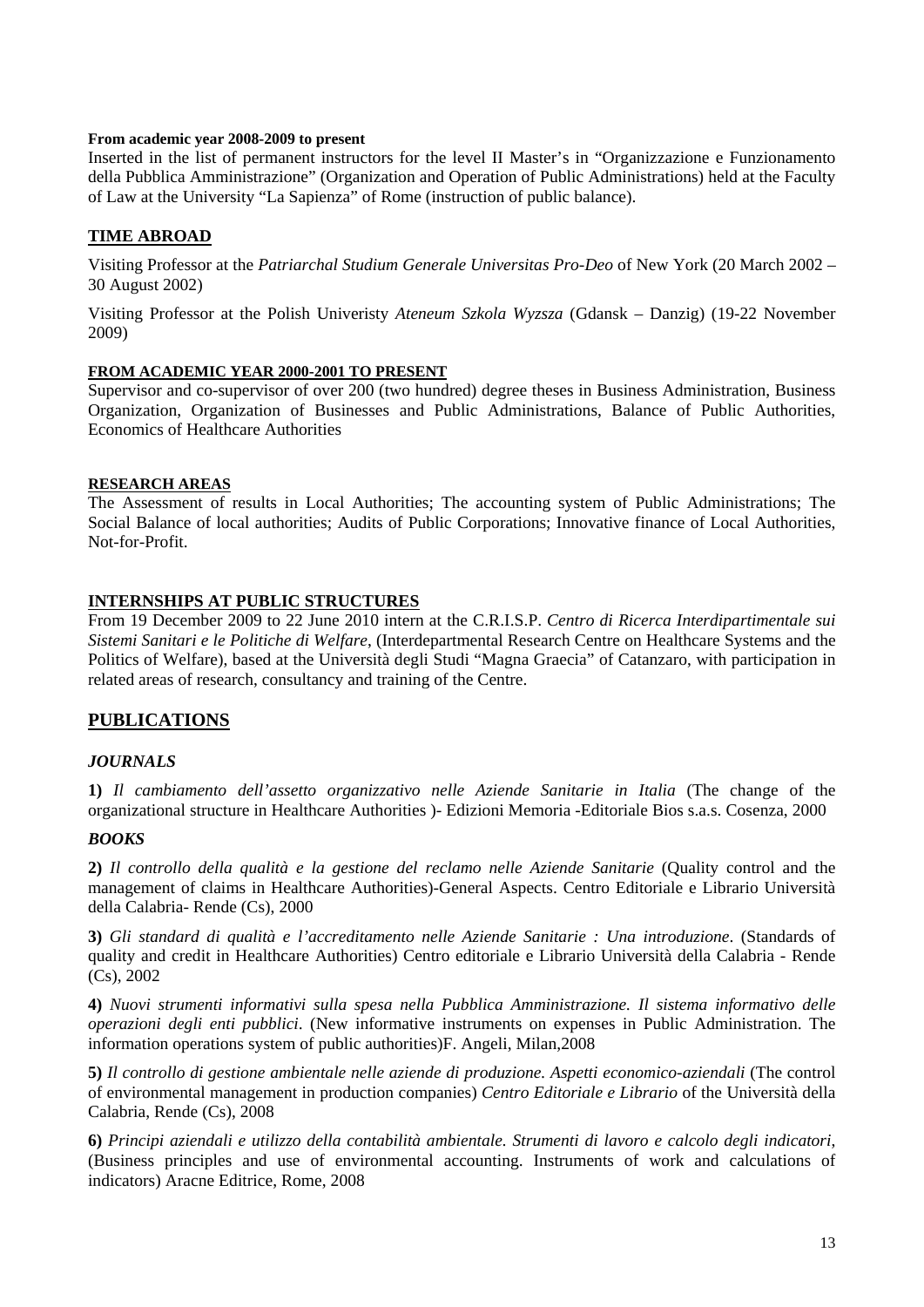**7)** *Strategie di investimento e politiche pubbliche di finanziamento nell'Unione Europea. La creazione del capitale infrastrutturale*. (Strategies of investment and public policies of finance in the European Union. The creation of capital infrastructure.) *Centro Editoriale e Librario* of the Università della Calabria, Rende (Cs), 2009

# *PARTS OF BOOKS*

**8)** *Innovazione organizzativa e Information Tecnology nella Pubblica Amministrazione: il Progetto Cat@hospital* (Organizational innovation and Information Technology in Public Administrations: The Cat@hospital project). Centro editoriale e Librario Università della Calabria, Rende (Cs), 2004

**(First part)** *L'informatizzazione della Pubblica Amministrazione* **(The Computerization of Public Administration)**1.3 *L'Autorità per l'Informatica nella Pubblica amministrazione*,(Authorities for IT in Public Administrations) 1.3.1 *La pianificazione dell'informatizzazione (*Planning Computerization*)*, 1.3.2 *Le linee strategiche per il triennio 2003/2005* (Strategic guidelies for the three-year peiod of 2003-2005), 1.3.3 *Il monitoraggio dell'A.I.P.A. per la qualità della spesa informatica* (The monitorage of the A.I.P.A for the quality of IT expenses), 1.5 *La Rete Unitaria della Pubblica Amministrazione* (The unified network of Public Administration).

**(Second part)** *L'incidenza dell'informatica nell'attività amministrativa* **(The incidence of IT in the administrative activities)** 

**(Third part)** *Il progetto Cat@hospital* **(The Cat@hospital project)** 3.1 *Obiettivo del progetto e benefici attesi*, (Objective of the project and expected benefits) 3.3 *Miglioramenti funzionali ed organizzativi*  (Operative and organizational improvements), 3.7 *Ruoli e gestione del progetto* (Roles and management of the project), 3.9 *Analisi dei costi* (Cost Analysis), 3.9.1 *Il rapporto costi-benefici*(The cost-benefits rapport)

**9)** *Aspetti tecnologici ed efficacia gestionale dell'e-procurement in sanità. Il caso Azienda Ospedaliera San Paolo di Milano*.(Technological aspects and efficient management of e-procurement in healthcare. The case of the San Paolo Hospital Authority of Milan). Editrice UNI Service, Trento 2006. (Book reviewed by Qualitas, without bibliographical blurb of the month, reference point for the on-line documentation in subject matters of organization, planning, management, quality and credit of social services, consultable at www.sedes.org )

**(Chap. 1)** *I processi innovativi nella pubblica amministrazione* **(Innovative processes in public administration)**

**(Chap.2) Il** *processo di informatizzazione nella pubblica amministrazione* **(The process of computerization in public administrations )** 2.1 *Lo scenario evolutivo della pubblica amministrazione* (The evolutionary scenario of public administration) 2.2 *Lo sviluppo delle tecnologie informatiche* (The development of information technology), 2.3 *L'implementazione del processo di e-goverment* (The implementation of the process of e-government).

(**Chap. 3) L'innovazione dei processi di acquisto da parte della pubblica amministrazione (The innovation of purchasing processes on the part of public administration)** 3.1 *Nascita e sviluppo dell'eprocurement* (The birth and development of e-procurement ), 3.2 *Il modello di funzionamento dell'eprocurement nelle amministrazioni pubbliche (*The operational model of e-procurement in public administrations), 3.2.2 *Il mercato elettronico (marketplace)* (the electronic marketplace), 3.3 *L'applicazione del D.P.R. 101 del 2002 (e succ. mod.) per acquisti con procedure telematiche*, (The application of Presidential Decree 101 of 2002 and successive modification, for acquisitions using telematic procedures) 3.5 *Il supply chain management*, (Supply chain management) 3.6 *e-Sourcing ed e-*Catalog (e-sourcing and ecatalogues).

(**Chap. 4) Le fasi di sviluppo del processo di acquisto (Development phases in the purchasing process)** 4.1 *Premessa* (preliminary remarks)*,* 4.4 *La valutazione delle offerte* (The assessment of the offers), 4.5 *La selezione dei fornitori* (The selection of suppliers), 4.6 *La determinazione del prezzo* (The determination of price), 4.7 *Le gare* (Tenders).

**(Chap. 5) La CONSIP s.p.a. (CONSIP Inc.)** 5.2 *La struttura organizzativa della* Consip (The organization structure of CONSIP),5.4 *Il progetto "Acquisti in Rete della pubblica Amministrazione*" (The "Web purchasing in Public Administrations" project), 5.5 *Le convenzioni Consip* (Consip conventions*)*, 5.5.1 *Il processo di attuazione del mercato elettronico* (The process of implementation of the electronic market), 5.5.2 *Il processo di attuazione delle gare* telematiche (The process of implementation in telematic tenders),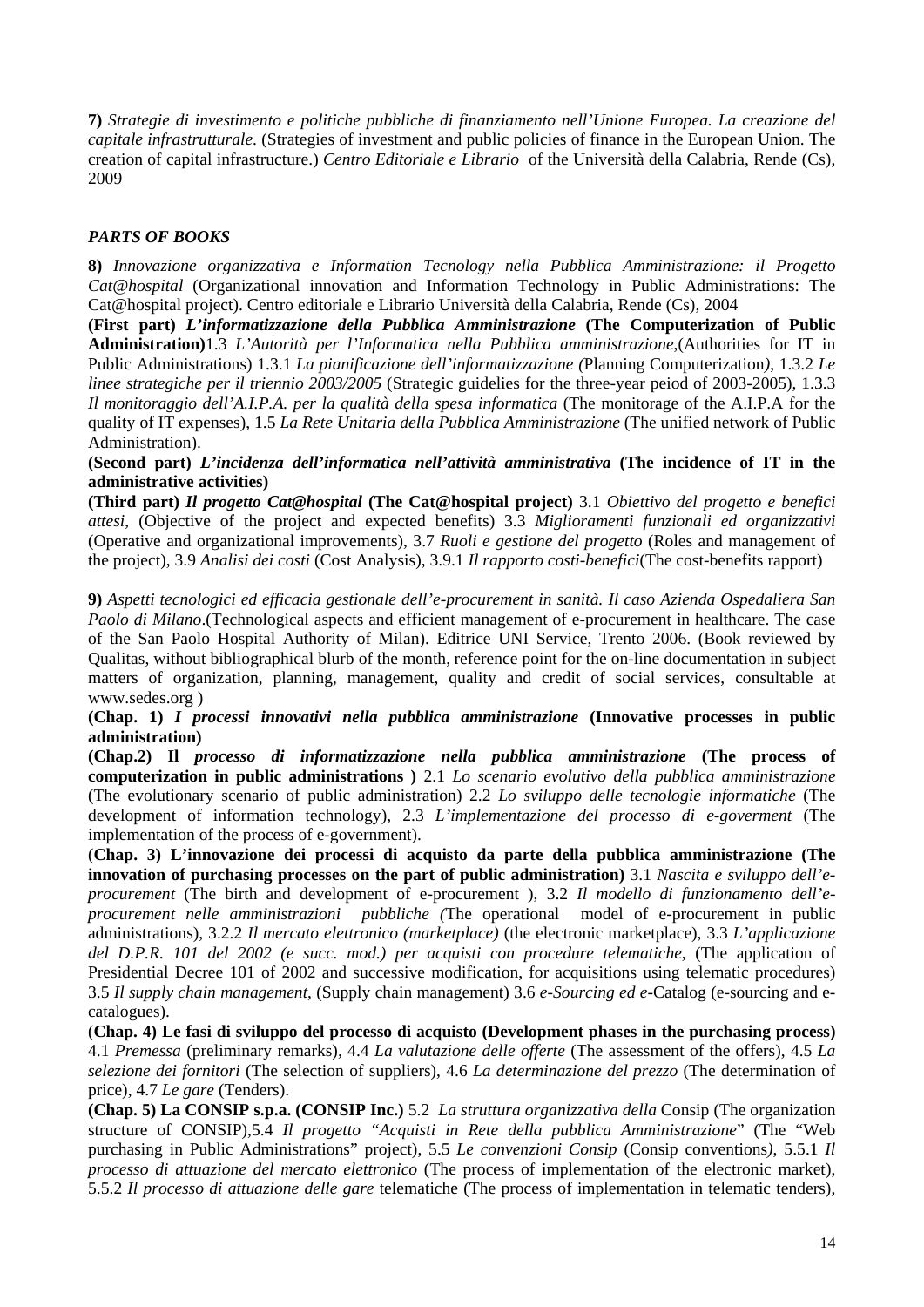5.6 *I mercati coinvolti nel sistema degli acquisti (*The market involved in the purchasing system), 5.6.1 *Le iniziative nel settore sanitario* (Initiatives in the healthcare sector).

**(Chap. 6) Il caso dell'Azienda Ospedaliera San Paolo di Milano (The case of the San Paolo Hospital Authority of Milan)** 6.4.1 *Il regolamento interno all'Azienda Ospedaliera San Paolo* (Internal Regulations of the San Paolo Hospital Authority), 6.4.2 *Gli strumenti utilizzati dall'Unità approvvigionamenti* (The instruments used by the procurement units), 6.5 *Gli acquisti di beni di consumo* (Acquisition of consumer goods), 6.5.1 *L'istituzione delle gare on-line* (The institution of on-line tenders), 6.5.2 *La compilazione della scheda di gara e il contatto con i fornitori* (The compilation of tender forms and contact with the suppliers), 6.5.3 *Lo svolgimento della gara e l'aggiudicazione della fornitura*, (The carrying out of the tenders and the adjudication of the supplies), 6.5.4 *Comparazione tra acquisti on-line ed acquisti tradizionali* (Comparisons between on-line purchases and traditional purchases), 6.6 *Gli acquisti di beni di investimento effettuati tramite gare telematiche: la determinazione del fabbisogno, il contatto con i fornitori e l'iter della gara* (The acquisition of investment goods purchased through telematic tenders: the determination of need, the contact with the suppliers and the procedure of the tenders), 6.8 *analisi costi – benefici su gare relative a beni di consumo* (Cost-benefits analysis on the relevant tenders for consumer goods).

**10)** *Il Project financing: tra legislazione, dottrina e giurisprudenza amministrativa. Verso tecniche di 'aziendalizzazione' della pubblica amministrazione* (Project financing: legislation, doctrine and administrative law. Towards techniques of "corporatization" of the public administration), Rolli R., Comite U., Aracne Editrice, Rome, 2008

**(Chap. 1) Il project financing: inquadramento generale (Project financing: general framework)** 1.4 *Positività e negatività del project financing: risvolti applicativi* (Positive and negative aspects of project financing: enforcement applications), 1.5 *I soggetti partecipanti* (The participants), 1.5.1 *I promotori* (The promoters), 1.5.2 *La società di progetto (SPV)* (The project company), 1.5.3 *Il costruttore dell'impianto* (the contractor), 1.5.4 *Le banche* (The banks), 1.5.5 *Le autorità pubbliche* (Public Authorities), 1.5.6 *Le istituzioni finanziarie multilaterali* (The multilateral financial institutions), 1.5.7 *Gli esperti indipendenti*  (Independant experts), 1.5.8 *Le controparti commerciali* (Commercial counter-parties), 1.6 *Le fasi di un'operazione di project financing* (The phases of operation in project financing), 1.6.1 *L'identificazione dell'iniziativa* (The identification of initiative), 1.6.2 *L'implementazione del* progetto (The implementation of the project), 1.6.3 *La gestione commerciale delle opere realizzate* (The commercial management of the work achieved), 1.7 *Le fonti di finanziamento* (The sources of finance), 1.8 *La valutazione del progetto* (The assessement of the project), 1.9 *I rischi e le modalità di copertura* (The risks and methods of coverage), 1.10 *I settori di applicazione* (The sectors of application).

**(Chap. 6) I settori di maggiore sviluppo del project financing in Italia (The sectors of major development of project financing in Italy)** 

**(Chap. 7) L'organizzazione di un'operazione di project financing (The organization of an operation of project financing)** 

**11)** *Balance-sheet analysis and forecast of insolvency in small and medium-sized companies* in *Advances in Entrepreneurship Research*, edited by Cleopatra Veloutsou (Department of Business and Management, University of Glasgow, Scotland, U.K.), *Athens Institute for education and research*, Greece, 2008

**12)** *Efficacia, efficienza ed economicità: la governance nella pubblica amministrazione* (Efficiency, effectiveness and economy: governance in public administrations), in *Azione amministrativa e disciplina di diritto pubblico*, Luciani F., Rolli R. (edited by) ESI, Napoli, 2008

**13)** *Etica d'impresa e fidelizzazione del cliente: le strategie competitive* (Business ethics and developing customer loyalty: competitive strategies) in *Il Diritto dei Consumi* vol. n°4, P. Perlingieri – E. Caterini (edited by), E.S.I. Napoli, 2009

**14)** *Creazione di valore e sussidiarietà nell'amministrazione pubblica: un approccio economico-aziendale*  (Creation of value and subsidiary in public administrations: a new economic-business apprpach) in *La nozione di sussidiarietà tra teoria e prassi*, G.P. Calabrò (edited by) Edizioni Scientifiche Italiane, Napoli, 2009.

**15)** *Considerazioni sul rapporto tra etica d'impresa e turismo informale* (Considerations on the relationship between business ethics and informal tourism) in *Il turismo residenziale. Nuovi stili di vita e di*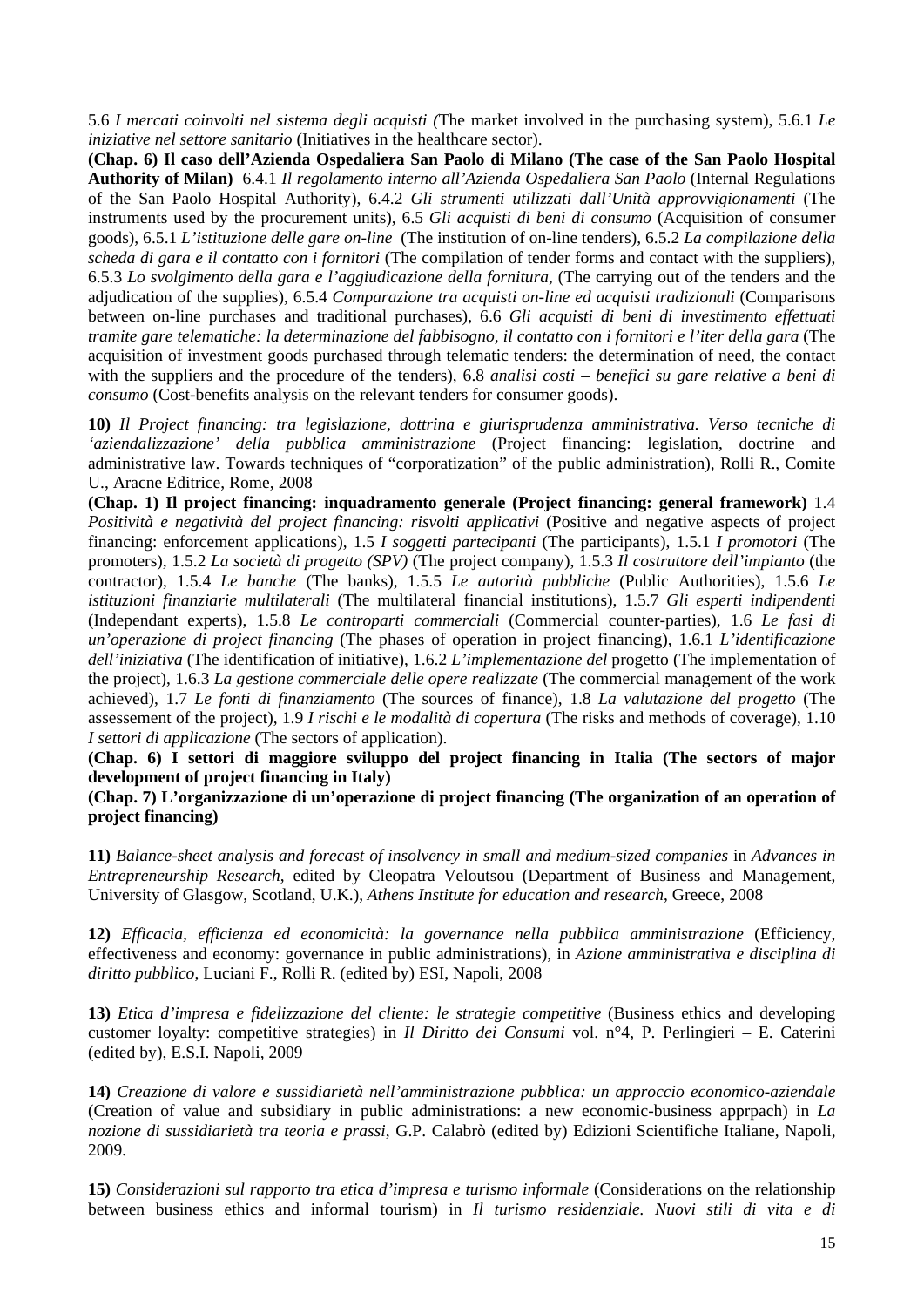*residenzialità, governance del territorio e sviluppo sostenibile del turismo in Europa.* T. Romita (edited by), F. Angeli, Milano, 2010

**16)** *Responsabilità sociale e governance di impresa: aspetti etico – aziendali* (Social responsibility and business governance: ethical –business aspects) in *La Responsabilità tra teoria e prassi* Calabrò G. P., (edited by), CEDAM, Padova, 2010

**17)** *L'evoluzione della governance nell'amministrazione pubblica: il ruolo delle Autorità indipendenti in una prospettiva economico-aziendale* (The evolution of governance in public administrations: the role of independant Authority from an economic-business prospective) in *Le Autorità Indipendenti come istituzioni pubbliche di garanzia*, F. Luciani (edited by), E.S.I., Napoli, 2011

**18)** *Etica d'impresa e decisioni del governo aziendale: il cambiamento nella conduzione del business*, (Business ethics and decisions of the corporate government: changes in business conduct) in Sicluna Y Sepulveda C. (edited by) *L'etica nel mercato*, Cedam, Padova, 2011

# *ARTICLES*

**19)** *La qualità del Servizio Sanitario Nazionale - commento all'art. 10 del Dlgs 229/99* (The quality of the National Healthcare Service – comment to article 10 of the Legislative Decree 229/99)- in Leader for Chemist n°5/2001 ed. Cesil Milano

**20)** *Principi e natura dell'Atto Aziendale di diritto privato nelle aziende sanitarie* (Principles and nature of the private law Business Act in healthcare authorities) in Leadership medica n°12/2001 ed. Cesil Milano

**21)** *Strutture organizzative del terzo settore e qualità sociale* (Third sector organizational structures and social quality) in "Il Giornale dei Dottori Commercialisti di Cosenza e Paola" n°1 April 2002

**22)** *Il sistema informativo nelle aziende sanitarie : punti di forza ed aspetti critici* (The information system in healthcare authorities: strong points and critical aspects) in Leadership Medica n°5-7-8/2002 ed. Cesil Milano

**23)** *E-Government: fattore di sviluppo economico e sociale* (E-Government: factors of economic and social development) in " Il Giornale dei Dottori Commercialisti di Cosenza e Paola" n° 2 July 2002

**24)** *L'analisi del sistema di reporting in sanità : alcune linee guida* (The analysis of the reporting system in healthcare: guidelines) in Leadership Medica n°10/2002 ed. Cesil Milano

**25)** *Lo Spoil system nelle amministrazioni dello Stato : Spunti di riflessione* (The spoils sytems in State administrations) in "Il Giornale dei Dottori Commercialisti di Cosenza e Paola" n° 1 January/April 2003

**26)** *La finanza etica. Strumenti operativi del non profit* (Ethical finance. Operative instruments of non profit organizations). Quantum n°2 Sept-Oct 2004 – economics periodical, journal for Certified Accountants and Bookkeepers. Rubettino Editore, Catanzaro

**27)** *Bilancio sociale, ovvero rispondere alla comunità*. *Amministrazione Civile* (Social Balance, or rather responding to the community. Civil Administration), Maggioli, Rimini, February 2005 (co-author)

**28)** *Il social accounting negli enti locali: un approccio critico al modello di governance*. (Social accounting in local authorities: a critical approach to the governance model) Italian Journal of Social Policy 2-05, Ediesse, Rome

**29)** *Il Bilancio Sociale nelle Amministrazioni Pubbliche: aspetti di corporate governance* (Social Balance in Public Administrations: aspects of corporate governance). Le Corti Calabresi - four-monthly legal theory and regional legislation journal n°3-2005 Edizioni Scientifiche Italiane, Napoli

**30)** *Balanced Scorecard, l'ente locale diventa ora un'azienda di servizi* (Balanced Scorecard, the local authority now becomes a business of services), Amministrazione Civile, Maggioli, Rimini, March 2006

**31)** *Le strategie di coesione degli enti locali: le unioni di comuni* (The strategies of cohesion of local authorities: the union of municipalities). Le Corti Calabresi - four-monthly legal theory and regional legislation journal n°1-2006 - Edizioni Scientifiche Italiane, Napoli.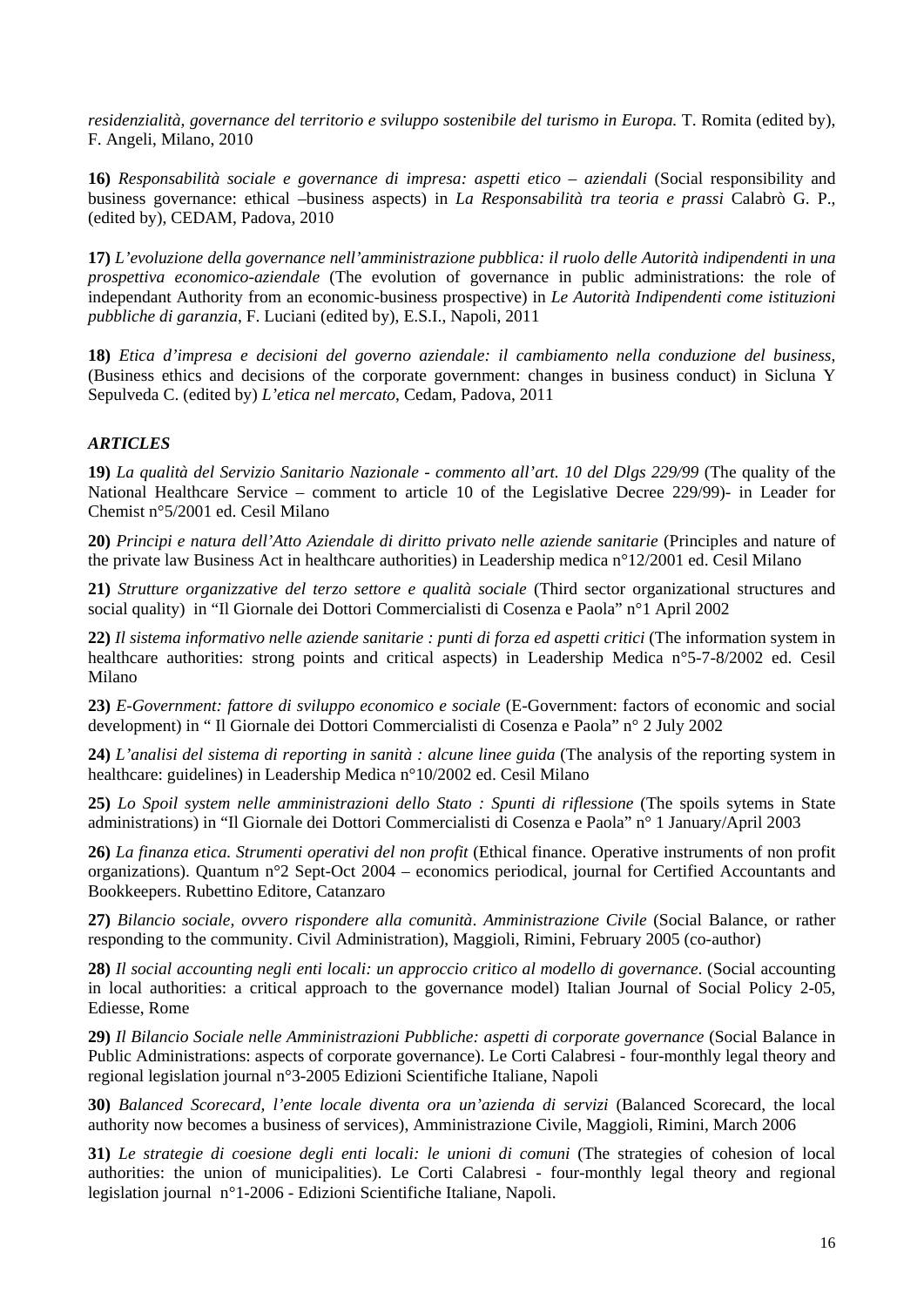**32)** *Management e Responsabilità Sociale di Impresa: un'analisi economico-aziendale* (Management and Social Responsibility of an Enterprise: an economic-business analysis). Le Corti Calabresi - four-monthly legal theory and regional legislation journal n°2-2006 - Edizioni Scientifiche Italiane, Napoli.

**33)** *Lo strumento di rendicontazione più trasparente e accessibile: il bilancio di mandato***.**(The most transparent and accessible instrument of accountability: the mandated balance) Amministrazione Civile n°7- 2007, Maggioli, Rimini

**34)** *Efficienza, efficacia ed economicità: percorsi aziendali per la pubblica amministrazione* (Efficiency, effectiveness and economy: business paths for public administrations), note to a Council of State Judgement (Sentenza del Consiglio di Stato) Section V- 4 March 2008 n°862, Giustizia Amministrativa n°1-2008, quarterly journal in legislation, law and theory, Edizioni Istituto Poligrafico e Zecca dello Stato, Rome, consultable online at www.giustamm.it (28 March 2008)

**35)** *Participatory balance as a device for the strengthening of the public sphere: case study*, International Journal of Business Research (IJBR), Volume 8, Number 1, 2008

**36)** *From economic balance sheet to ethical and environmental reporting in the evolution of the modern corporation*, Journal *Economia Aziendale Online* – *International Business Review* Pavia, n°5-2008, consultable at www.ea2000.it

**37)** *Business Economy Profiles of Financial Difficulties in Local Corporations: from Default to Financial Renewal*, Journal of International Finance and Economic (JIFE), Vol. 9, number 1, 2009

**38)** *The evolution of a modern business from its assets and liabilities statement to its ethical environmental account*, Journal of Management Research, Vol. 9, n°2, August 2009, pp.100-120

**39)** *Business economy profiles of financial difficulties in local Italian corporations: from default to financial renewal*. Journal *Legal Issues and Cases in Business*, Academic and Business Research Institute, Jacksonville, Florida, U.S.A., Vol. 1, 2009 (consultable online at www.aabri.com)

**40)** *Le nuove frontiere dell'e-health management nel campo della realtà virtuale: la telemedicina* (The new frontiers of e-health management in the field of virtual reality: telemedicine). Article presented within the OCCAM Community on the occasion of work carried out by the Economic and Social Council 2007 of the United Nations Office (Geneva 2-7 July 2007) Published in the journal Leadership Medica n°259/2007 ed. Cesil Milano

**41)** *Appunti sull'evoluzione del concetto di strategia. Da strumento bellico a sistema di pianificazione dell'azienda moderna.* (Notes on the evolution of the concept of strategy. From BELLICO instruments to systems of planning in the modern business) Le Corti Calabresi - four-monthly legal theory and regional legislation journal n°3-2007 - Edizioni Scientifiche Italiane, Napoli.

**42)** *Etica de la empresa y estrategias empresariales* (Business Ethics and enterprise strategies) , ROTUR, Ocio Y Turismo journal, edited by Grupo de Investigaciòn de Ocio, Turismo y Deporte de la Universidad De A Coruna, Xunta De Galicia, Canselleria De Innovaciòn E Industria, A Coruna (Spain), no. 2-2009

**43)** *L'impatto delle logiche manageriali sul grado di aziendalità dell'amministrazione pubblica attraverso l'adozione delle politiche di New Public Management* (The impact of managerial logics on the degree of business of public administrations through the adoption of New Public Management policies), Le Corti Calabresi - four-monthly legal theory and regional legislation journal n°1-2009 - Edizioni Scientifiche Italiane, Napoli

**44)** *The possible effects on the future management of local Italian authorities following the use of derivative financial instruments*, Chinese Business Review, Vol. 9, n°1-2010, David Publishing Company, U.S.A.

**45)** *Responsabilità sociale e gestione etica dell'impresa tra profitto e primato della persona umana* (Social responsibility and ethical management between profit and the importance of the human being), *E-Theologos, Theological revue of Greek Catholic Theological Faculty,* Vol. 1, Number 1, April 2010, (pag. 21-36), Warsaw, Poland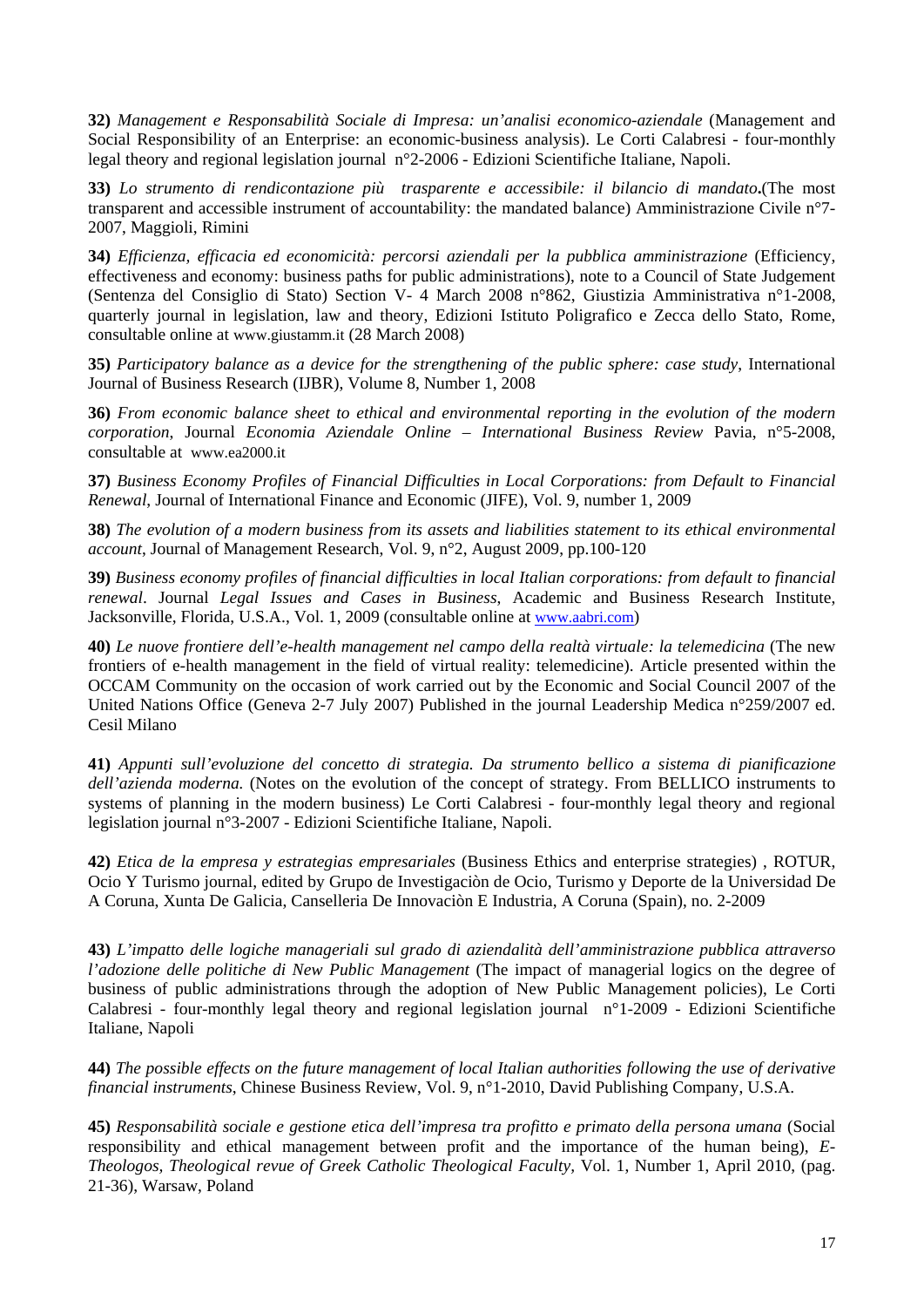**46)** *Responsabilità sociale d'impresa ed etica degli affari. La complessità delle motivazioni umane in economia aziendale* (Social responsibility of the enterprise and business ethings. The complexities of human motivations in business administration) Fides Quaerens, Journal of the Istituto Teologico Casentino "Redemptoris Custos" of the Archdiocese of Cosenza – Bisignano, Pontificate Faculty of Theology of Southern Italy, Year I, Number I (2), 2010.

**47)** *Alcune considerazioni concernenti il rapporto tra giurisdizione penale ed efficienza* (Considerations concerning the relationship between criminal jurisdiction and efficiency ). DIKE kai NOMOS, Journals of the political – legal culture, April – October 2011, Falco Editore, Cosenza – Rome, 2011

**48)** *New examples of Territorial Democracy: Participatory Balance*, Journal of public administration and policy research *(JPAPR) 5-2011, (pag. 87-97)* Academic Journals

**49)** *Consideration and proposal on the Public-Sector Ethics and good governance: the strategic role of control from the perspective of accountability.* Global Journal of Strategies & Governance, Vol. III Issue II, 2011.

# *WORKING PAPERS*

**50)** *Organizzazione d'impresa : modelli tradizionali e recenti evoluzioni a confronto* (Organization of the enterprise: traditional models and recent evolutions in comparison)*.* Working paper no. 4/March 2002 Department of Business Organization and Public Administration - Università della Calabria

**51)** *La dimensione organizzativa delle forme reticolari d'impresa* (The organizational dimensions of reticular forms in enterprises).Working paper no. 8/May 2002 Department of Business Organization and Public Administration - Università della Calabria

**52)** *Il cambiamento organizzativo nell'amministrazione pubblica italiana : Nuovi modelli* (Organizational change in Italian public administration). Working paper no. 2/April 2003 Department of Business Organization and Public Administration - Università della Calabria

**53)** *La comunicazione sanitaria: i rapporti tra personale, paziente e struttura organizzativa* (Healthcare communication: the relationship between personnel, patients and the organizational structure). Working paper no. 1/February 2004 Department of Business Organization and Public Administration - Università della Calabria

**54)** *Il social accounting negli enti locali: un approccio critico* (Social accounting in local authorities: a critical approach). Working paper no. 1/January 2005 Department of Business Sciences – Università della Calabria

**55)** *Associazionismo comunale e competitività territoriale*, (Municipal associations and territorial competitiveness) *Amministrazione in Cammino*, e-magazine on public law, and economic law and administrative sciences, edited by the *Centro di Ricerca sulle amministrazioni pubbliche* (Research Centre on Public Administrations) "Vittorio Bachelet" LUISS – Guido Carli – Rome, January 2006 (consultable at www.amministrazioneincammino.it section: Autonomie Locali)

**56)** *La riforma del bilancio degli enti locali. Analisi dell'adeguatezza ai fini della programmazione e del controllo di gestione* (Balance reform in local authorities. Analysis of adequacy for planning and control of management), *Amministrazione in Cammino*, e-magazine on public law, and economic law and administrative sciences, edited by the *Centro di Ricerca sulle amministrazioni pubbliche* "Vittorio Bachelet" LUISS – Guido Carli – Rome October 2006 (consultable at www.amministrazioneincammino.it section: Autonomie Locali)

**57)** Evoluzioni economico-aziendali delle nuove forme di rendicontazione extracontabile negli enti locali. Il Bilancio Sociale di Mandato, (Economic-business evolution of the new forms of extra-accounting reporting in local authorities. The Mandated Social Balance) Amministrazione in Cammino, e-magazine on public law, economic law and administrative sciences, edited by the Centro di Ricerca sulle amministrazioni pubbliche "Vittorio Bachelet" LUISS - Guido Carli - Rome May 2007 (consultable online www.amministrazioneincammino.it section: Autonomie Locali)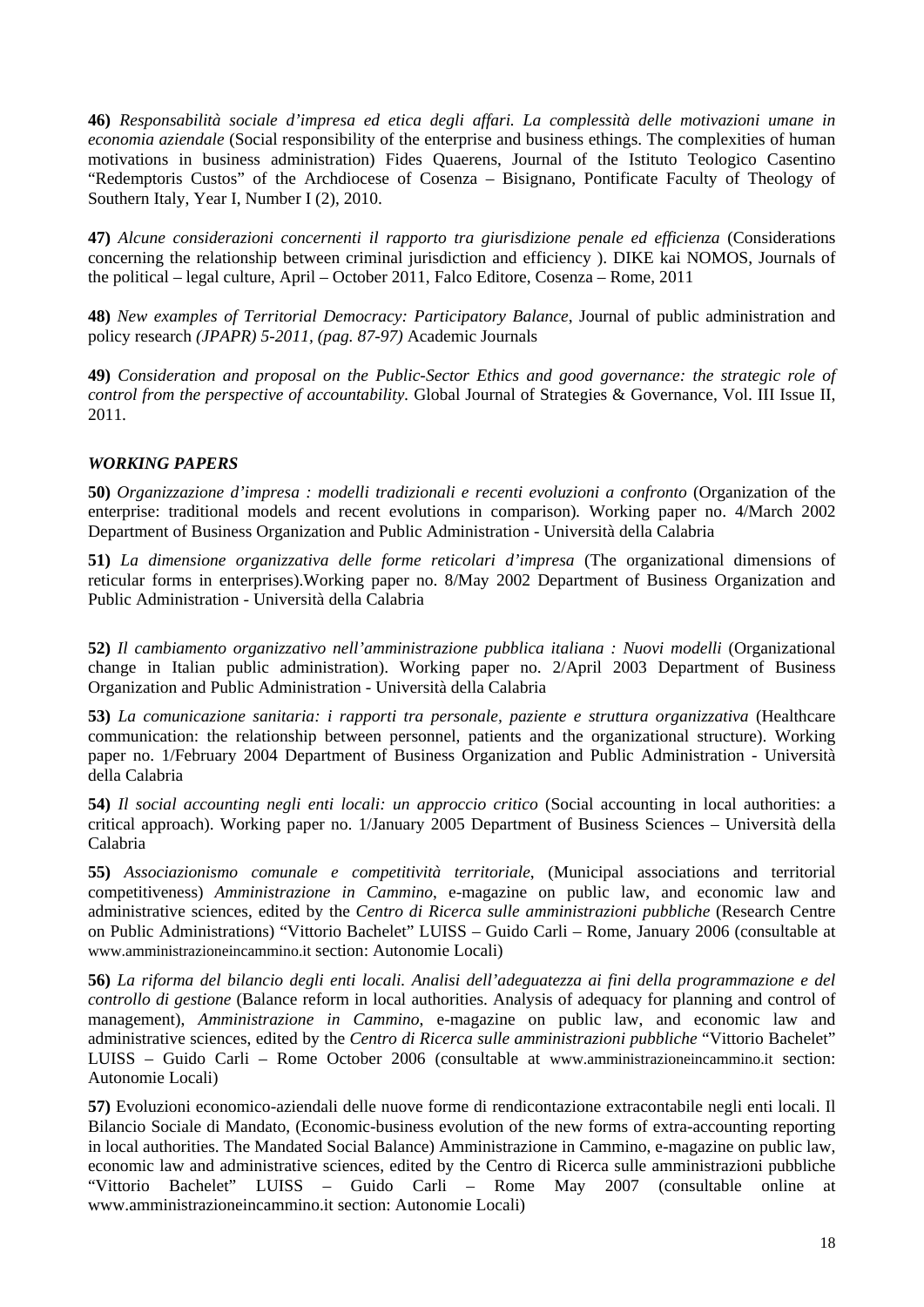**58)** *Il ruolo del Bilancio Sociale per il miglioramento dell'accountability e delle scelte di governance dei tribunali. Un'analisi descrittiva ai fini dell'evidenza empirica*, (The role of Social Balance for the improvement of accountability and the choices of governance in tribunals. A descriptive analysis for the purpose of empirical evidence) Economia Aziendale Online, Business and Management Sciences, International Quarterly Review, Vol. 2 n°1- March 2011 (pag. 93-115) Pavia University Press

# *CONFERENCE PROCEEDINGS*

**59)** *Drafting of gender budgets in Italian Public Administration: aims and objectives*, published in the proceedings to *Winter Conference IABPAD proceedings*, Vol. 5, number 1, 2007 ISSN 1547-4836, by *International Academy of Business and Public Administration Disciplines* (IABPAD) (Orlando - U.S.A. 3- 6 January 2008)

**60)** *Participatory balance as a device for the strengthening of the public sphere: case study*, published in the proceedings to IABE (*International Academy of Business and Economics*) 2008 Las Vegas – Summer Conference Vol. V, Number 1, 2008 (Las Vegas, Nevada, U.S.A., 19-22 October 2008)

**61)** *The Internal Stability Pact as a coordination instrument of Italian Public Finance*, published in the proceedings to *Fall Conference IABPAD*, Vol. 5, number 3, 2008, ISSN 1547-4836, by *International Academy of Business and Public Administration Disciplines* (IABPAD) (Memphis - U.S.A. 26- 29 October 2008)

**62)** *L'utilizzo della contabilità ambientale come strumento di sviluppo per un turismo sostenibile: analisi di un'azienda agrituristica* (The use of environmental accounting as an instrument of development for sustainable tourism: analysis of an agritourism), proceedings of the Third *Convegno Nazionale sul Turismo sostenibile (National Convention on Sustainable Tourism)*, organized by the Faculty of Economics of the Università della Calabria (Amantea, 13-14 September 2008)

**63)** *Business economy profiles of financial difficulties in local Italian corporations: from default to financial*  renewal, published in the *Global Conference on Business and Finance* Vol. 4, number 1 ISSN 1931-0285, by The Institute for Business and Finance Research, Hilo, HI, (Atlantic City, January 6-9 2009).

**64)** *Social Balance as a Model Report of the Italian Chamber of Commerce*, published in the proceedings to Oxford Business & Economics Conference (St. Hugh's College- Oxford University, England, 24-26 June, 2009)

**65)** *The possible effects on the future management of local Italian authorities following the use of derivative financial instruments*, published in the proceeding to 9<sup>th</sup> Global Conference on Business  $\&$  Economics (Cambridge University, Cambridge, UK, 16-17 October, 2009)

**66)** *Local public administration and derivate financial instruments: economic – business reflections*, published in the proceedings to 2009 International Conference on Public Administration (5<sup>th</sup> ICPA), Issues, Challenges and Solutions, 23-25 October 2009, Dujiangyon – Changdu, P.R. China

**67)** *The entrance of Court Management in the Courts through the use of Social Balance: the Italian experience*, published in the *Global Conference on Business and Finance* Vol. 5, number 1, 2010, ISSN 1941-9589 online, 1931-0285 on CD, by The Institute for Business and Finance Research, Hilo, HI (January 3-6, 2010, Keauhou Beach Resort, Kailua-Kona, Hawaii)

**68)** *On the utility of the Social Accounting of Italian Courts*, published in EBES program and abstract book ISBN 978-605-61069-0-3 (Eurasian Business Economic Society) 2010 Conference – Istanbul – Turkey, May 26-28, 2010

**69)** *Management and Social Balance in the Italian Courts: Methods and operative proposals*, published in the 2010 Oxford Business and Economics Conference (OBEC) proceedings ISBN 978-0-9742114-1-9, (St. Hugh's College- Oxford University, England, 28-30 June, 2010)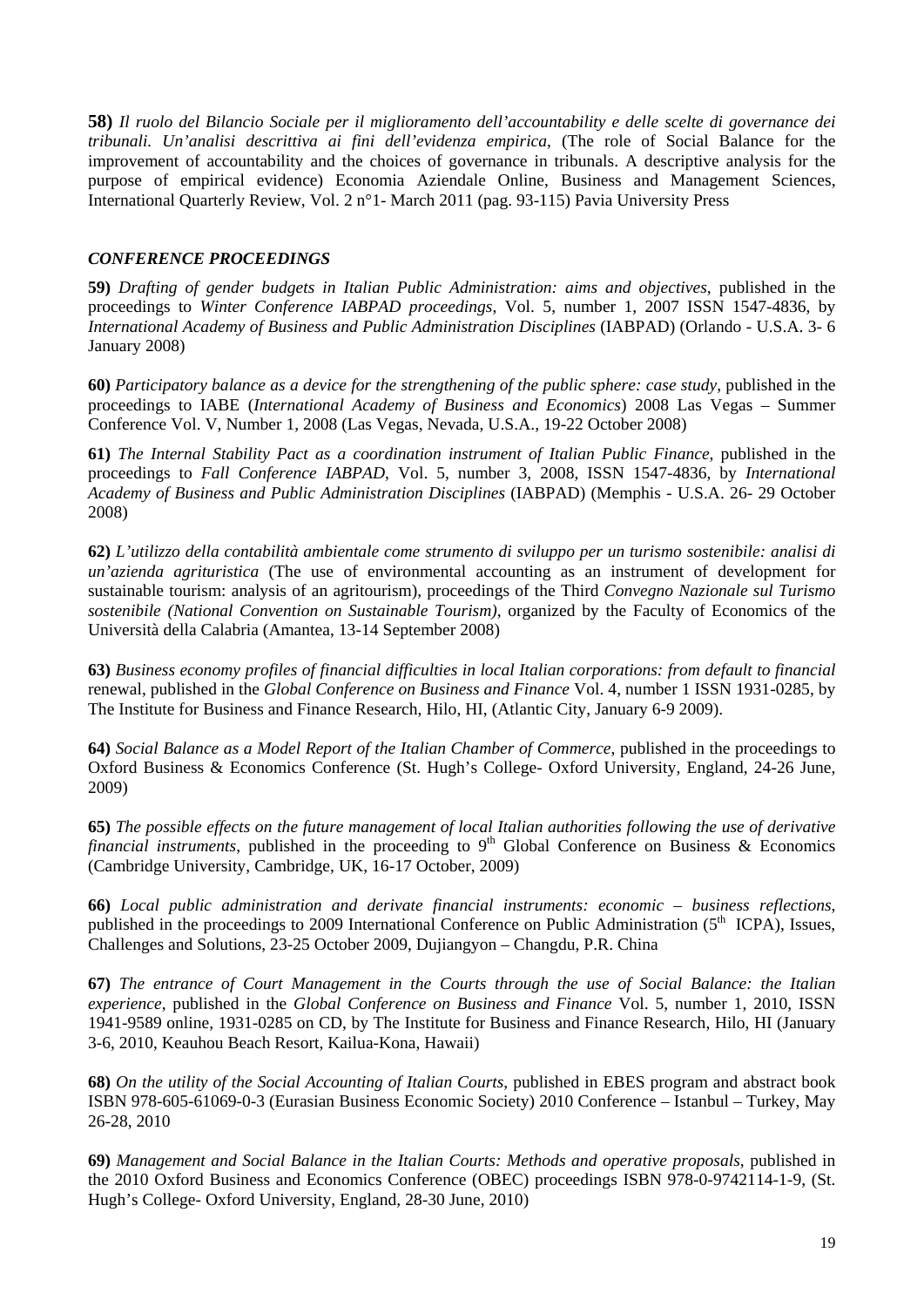**70)** *The efficiency, effectiveness and economy of the Italian Judicial System: the economic-business perspective*, 2010 International Conference on Public Administration (6th ICPA), "Public Administration Challenges and Opportunities: Serving Citizens in a Globalized World", Canberra (Australia) September 22- 24, 2010 (Vol. I pag. 337 – 348 ISBN 978-7-5647-0624-1)

**71)** *Public-sector ethics and good governance: the strategic role of checks from the perspective of accountability. Considerations and proposals*, Vol. 6, number 1, 2011, ISSN 1941-9589 online, 1931-0285 on CD, by The Institute for Business and Finance Research, Hilo, HI (May 24-27, 2011, Costa Rica)

# *CONTRIBUTION TO VOLUMES*

*Economia e gestione delle imprese II ed* (Economics and Management of Enterprises II edition), F. Fontana, M. Caroli, McGraw-Hill, Milan, 2006

# **PARTICIPATION AS SPEAKER IN CONVENTIONS IN ITALY AND ABROAD**

# *CONVENTIONS IN ITALY*

# **2004**

*Assetti istituzionali, Corporate Governance e Aziende non profit.* (Institutional Structure, Corporate Governance and Non-profit Buinesses) *Fondazione Piccola Casa dei Poveri "Donna Teresa Nicoletti"*, Rogliano (Cs) (7 February 2004)

*Il Bilancio Sociale nelle Amministrazioni Pubbliche: aspetti di corporate governance* (Social Balance in Public Administrations: Aspects of Corporate Governance). *Governo delle Città e Trasformazioni Urbane* (City Government and Urban Transformation) Convention. Università della Calabria, organized by the A.I.S. (*Associazione Italiana di Sociologia* - Italian Association of Sociology) –Political Sociology and Sociology of the Territory Sections (27-28 October 2004)

# **2005**

*Le strategie di coesione degli enti locali: le unioni di comuni* (Strategies of cohesion of local authorities: The union of municipalities). Organized by the XXV Cattedra Antonio Guarasci with the title *La gestione degli enti locali* (Management of Local Authorities) (Cosenza) (16-20 May 2005)

*Il mondo imprenditoriale e il volontariato come partners nella costruzione di un nuovo modello di sviluppo sostenibile:La Responsabilità Sociale delle Imprese (CRS-SC)* (The entrepreneurial world and voluntary work as partners in the construction of a new model of sustainable development: Social responsibility of Enterprises) organized by CSV Cosenza - Civitasmed – 2nd Convention Exhibition on Civil Economy in the Mediterranean – Trade Fair District – Cosenza (30 October-10 November 2005)

# **2006**

*La formazione e le esigenze delle organizzazioni sportive sul territorio* (Training and needs of sports organizations in the territory) *Il Fitness in Calabria oggi. Università e Mercato insieme per una nuova cultura* (Fitness in Calabria Today. University and Market together for a new culture) Convention, organized by the Università degli Studi Magna Graecia of Catanzaro in collaboration with the IUSM of Rome (*Istituto Universitario di Scienze Motorie* - University Institute of Motor Sciences) (10 June 2006)

*Etica d'impresa e fidelizzazione del cliente: le strategie competitive* (Business ethics and customer loyalty: competitive strategies), report held during the High-level Specialization Course on *Il Diritto dei Consumi alla sua terza generazione* (Consumer Rights in their third generation) organized by the Institute for the Industrial Promotion and the Department of Legal Sciences of the Università della Calabria. (Arcavacata di Rende (Cs) 11-16 December 2006)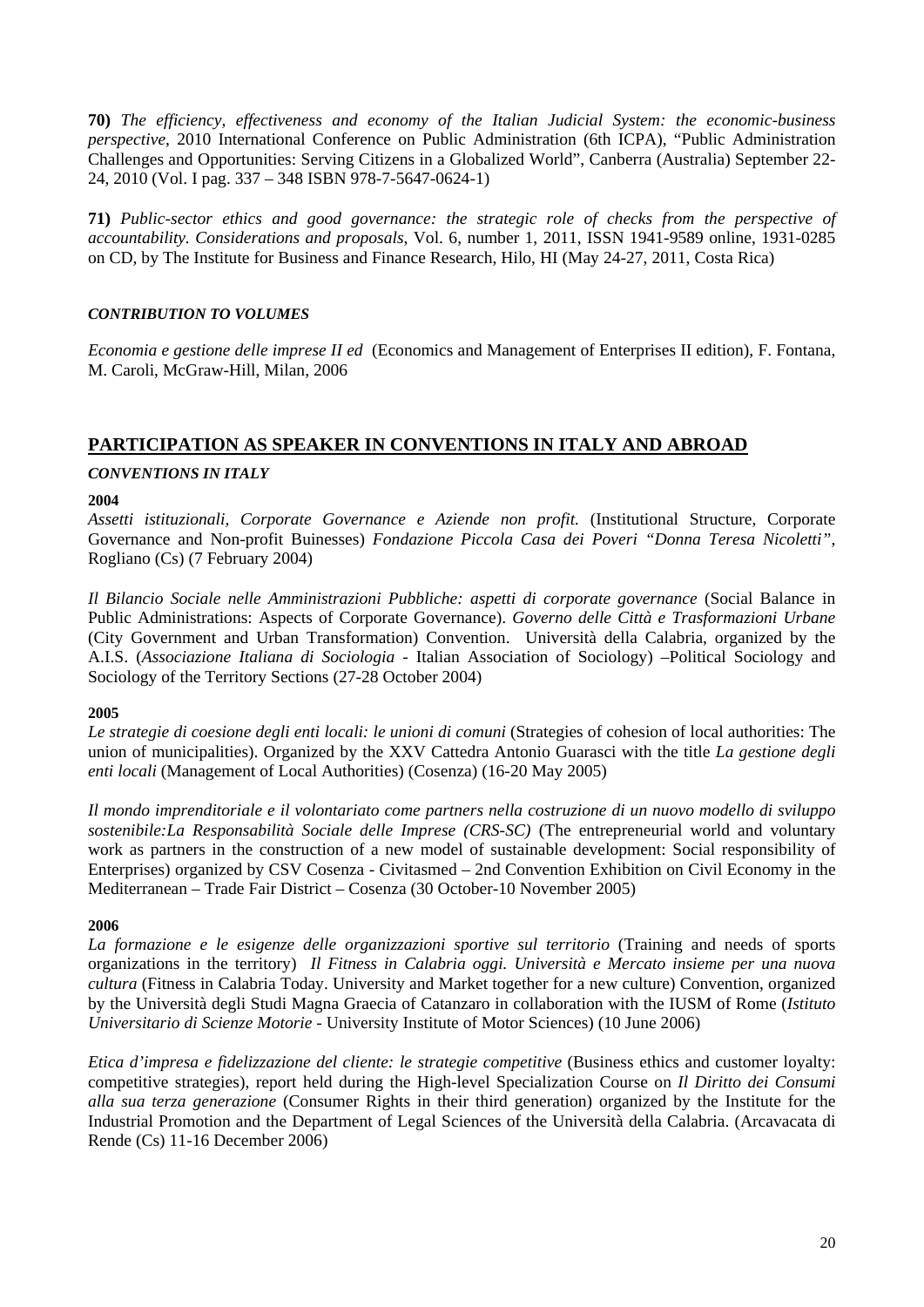# **2007**

*Ethics of enterprise and customer loyalty: an economic-business approach*, held during the international convention *Socialwork 2007*, *Social change and social professions*, Parma 15-17 March 2007 (in collaboration with the Università degli Studi di Parma, EASSW, FESET, IFST, AIDOSS, ASSNAS, consultable at www.socialwork2007.com)

# **2008**

*La programmazione e la gestione degli Enti Locali*, (Planning and Management of Local Authorities) report held at the PROITALIA – Ente Nazionale di Servizio Civile (National Civil Service Authority) –Regional Committee of Calabria, during the cycle of seminars in *Etica e Responsabilità Pubblica* (Ethics and Public Responsibility), organized in collaboration with the Università della Calabria (14 May 2008)

*Federalismo visto da Sud: catastrofe o grande opportunit*à? (Federalism as seen from the South: catastrophe or great opportunity?). Report held at the Socio-political Training School *Per un nuovo rinascimento* (For a New Renaissance). Frati Minori Convent – La Sanità Sanctuary, 27-28 June 2008 Tropea (VV)

*L'utilizzo della contabilità ambientale come strumento di sviluppo per un turismo sostenibile: analisi di un'azienda agrituristica* (The use of environmental accouting as a sustainable tourism development tool: analysis of an agritourism business), communication presented at the *III Convegno Nazionale sul Turismo Sostenibile* (Third National Convention on Sustainable Tourism), organized by the Faculty of Economic of the Università della Calabria (Amantea, 13-14 September 2008)

*Il Risk management: la situazione italiana* (Risk Management. The Italian Situation), report presented during the E.C.M event entitled *l'errore in sanità: il ruolo dell'infermiere per la sicurezza del malato* (Errors in healthcare: the role of the nurse in patient safety) organized by the IPASVI of Cosenza (14-11-2008)

*La riforma manageriale della pubblica amministrazione* (Managerial reform of public administrations), report presented within continuing professional training of Lawyers, organized by the Università della Calabria – Master's Degree Course in Law – and the A.I.G.A. (*Associazione Italiana Giovani* Avvocati Italian Association of Young Lawyers) (14-11-2008)

*Configurazioni giuridiche e modalità organizzative dell'esercizio professionale infermieristico* (Legal configurations and organizational methods of the professional nursing practice), report presented during the E.C.M. event entitled *Ordinamento professionale e professione infermieristica* (Professional ordinations and the nursing profession) organized by the IPASVI of Cosenza (18-11-2008)

*Il bilancio sociale negli enti locali. Il ruolo del professionista* (Social Balance in Local Authorities). Convention organized by the Order of Certified Accountants and Expert Bookkeepers of Cosenza (9 December 2008) with the patronage of the Municipality of Luzzi (Cs)

# **2009**

*Responsabilità sociale d'impresa ed etica degli affari. La complessità delle motivazioni umane in economia aziendale* (Social responsibility of the enterprise and responsible business operations. The complexity of human motivations in business administration), communication presented during the *Giornate di Studio*  (Days of Study) organized by the Faculty of Arts and Philosophy of the Università della Calabria in collaboration with the International Doctoral School of Humanistic Studies of the Università della Calabria, the *Scuola Superiore di Studi Medievali e Francescani della Pontificia Università Antoniana di Roma*, and the *Officina di Studi Medievali of Palermo* and the *Fondazione Piccola Casa of Rogliano*, entitled: *Filosofia, Cristianesimo e Capitalismo: dal pensiero medievale alla modernità* (Philosophy, Christianity and Capitalism: from medieval thought to modernity). (Cosenza - Rende 30-31 March 2009)

*Responsabilità sociale di impresa e tutela dei dati personali nelle strutture alberghiere. Aspetti giuridico – aziendali* (Social responsibility of enterprises and the protection of privacy in hotel structures. Legalbusiness aspects), (in collaboration with S. Niger), Fifth edition of the International Convention, Sustainable Tourism: tourists, host communities, environment and society, organized by the Faculty of Economics, Università della Calabria 18-20 September 2009, Amantea (Cs)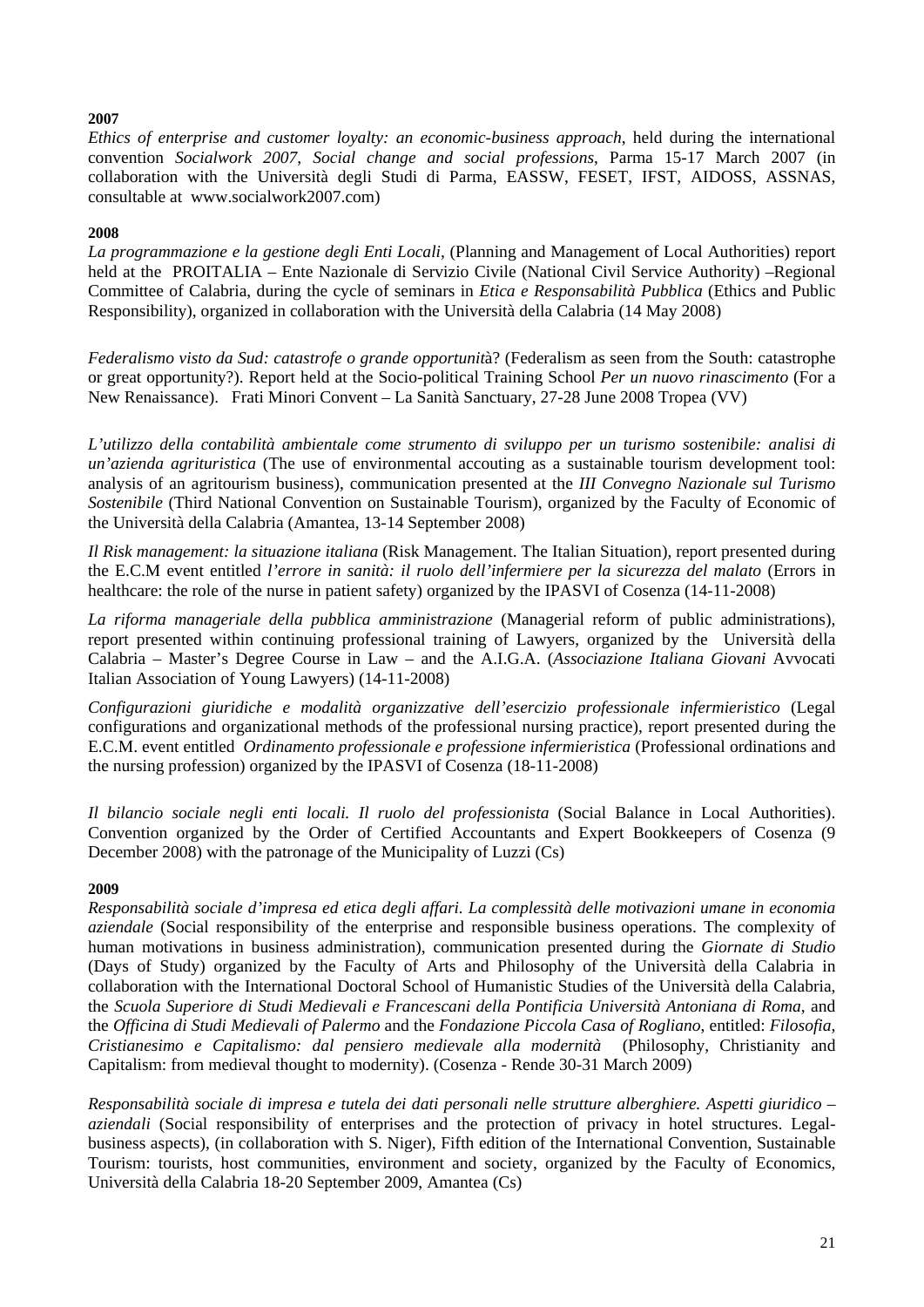Convention speaker at *Identità locale, capitale sociale e mercato* (Local identity, social capital and the market), organized by the Cultural Association *Amici Beni Culturali*, with the patronage of the Municipal Administration of San Marco Argentano and the Coldiretti of San Marco Argentano, San Marco Argentano (Cs) 19 December 2009

# **2010**

*Accountability e Bilancio Sociale nell'evoluzione delle configurazioni gestionali dei Tribunali* (Accountability and Social Balance in the evolution of managerial configurations of Tribunals), paper presented and discussed at the Fourth National Workshop on *Azienda Pubblica* (State-owned enterprises): *Il sistema delle amministrazioni pubbliche per un modello di crescita economica sostenibile* (Public Administration systems as a model of sustainable economic growth), Rome 25-26 March 2010

# *CONVENTIONS ABROAD*

# **2007**

*New indicators and tools of territorial democracy: participatory balance*, paper presented on occasion of the 5th International Conference on business edited by *The Athens Institute for education and research* (Athens-Greece July 2-3- 2007)

*Balance-sheet analysis and forecast of insolvency in small and medium-sized companies*, paper presented on occasion of the  $4<sup>th</sup>$  International Conference on small and medium sized enterprises: management, marketing, economic aspect edited by *The Athens Institute for education and research* (Athens-Greece August 6-9- 2007)

# **2008**

*Drafting of gender budgets in Italian Public Administration: aims and objectives*, paper presented at the Winter Conference IABPAD (Orlando - U.S.A. 3- 6 January 2008), organized by the *International Academy of Business and Public Administration Disciplines* (IABPAD)

*The evolution of a business from its assets and liabilities statement to its ethical environmental account*, paper presented at the Tenth annual international conference on Accounting and Business 2008 (Shanghai, China, 6-8-June 2008)

*From economic balance sheet to ethical and environmental reporting in the evolution of the modern corporation*, paper presented at the Twelfth Annual Conference at Cardiff Business School (July 3 – 4 2008)

*The Internal Stability Pact as a coordination instrument of Italian Public Finance*, paper presented at the Fall Conference IABPAD (Memphis - U.S.A. October 26- 29 2008), organized by the *International Academy of Business and Public Administration Disciplines* (IABPAD)

# **2009**

*Business economy profiles of financial difficulties in local Italian corporations: from default to financial renewal* Atlantic City Global Conference on Business and Finance (January 6-9 2009)

*Business Economy Profiles of Financial Difficulties in Local Corporation: from Default to Financial Renewal* IABE Greece Summer Conference 2009 (Thessaloniki, Greece, June 5-7- 2009)

*Social Balance as a Model Report of the Italian Chamber of Commerce*, Oxford Business & Economics Conference (St. Hugh's College- Oxford University, England, 24-26 June, 2009)

*The Possible Effects on the Future Management of Local Italian Authorities following the use of Derivative Financial Instruments*, discussion paper at the 9<sup>th</sup> Global Conference on Business & Economics (Cambridge) University, Cambridge, UK, 16-17 October, 2009)

*Local Public Administration and Derivate Financial Instruments: economic – business reflections*, discussion paper at the 2009 International Conference on Public Administration  $(5<sup>th</sup> ICPA)$ , Issues, Challenges and Solutions, 23-25 October 2009, Dujiangyon – Changdu, P.R. China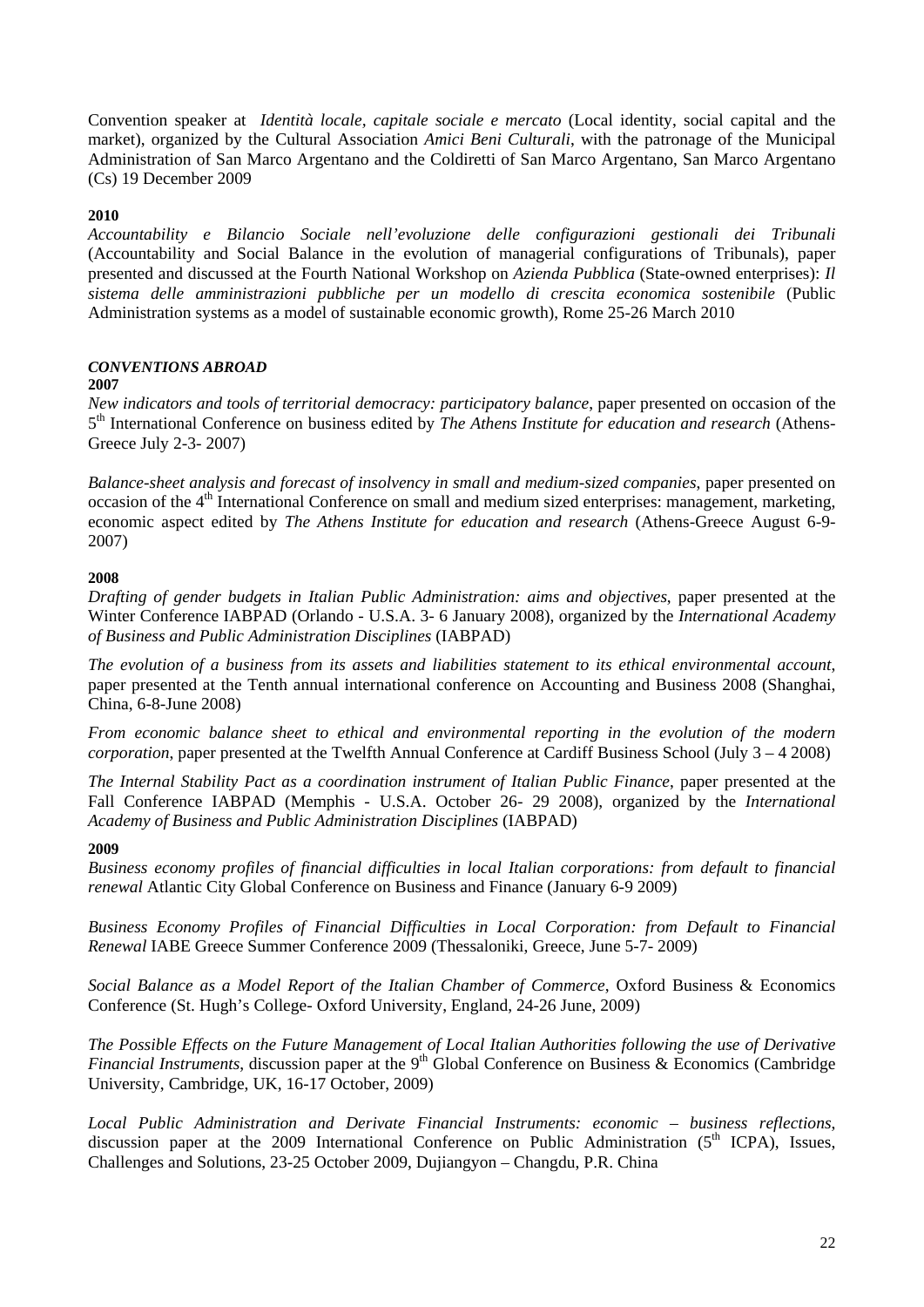# **2010**

*The Entrance of Court Management in the Courts through the use of Social Balance: the Italian experience*, 2010 Hawaii Global Conference on Business and Finance (January 3-6, 2010, Keauhou Beach Resort, Kailua-Kona, Hawaii)

*On the Utility of the Social Accounting of Italian Courts*, EBES (Eurasian Business Economic Society) 2010 Conference – Istanbul – Turkey, May 26-28, 2010

*Management and Social Balance in the Italian Courts: Methods and operative proposals*, 2010 Oxford Business and Economics Conference (OBEC), (St. Hugh's College- Oxford University, England, 28-30 June, 2010)

*The Efficiency, Effectiveness and Economy of the Italian Judicial System: the economic-business perspective*, 2010 International Conference on Public Administration ( $6<sup>th</sup> ICPA$ ), "Public Administration Challenges and Opportunities: Serving Citizens in a Globalized World", Canberra (Australia) October 22-24, 2010

# **2011**

*Public-sector Ethics and Good Governance: the Strategic Role of Checks from the Perspective of Accountability. Considerations and proposals*, 2011 Costa Rica Global Conference on Business and Finance (GCBF), May 24-27, 2011

*Healthcare Authorities: between functional integration and clinical governance. The economic – business aspect and managerial determinants of clinical practice*, EBES 2011 Conference –Zagreb, October 13, 14, 15, 2011

*The Managerial Perspective and System of Accountability in Italian Public Administrations. Observations on the measurement of effectiveness and efficiency*, IABE – 2011 Las Vegas Annual Conference, Las Vegas, U.S.A., October 16-19, 2011

*The Italian Public Administration and the System of Accountability in the Managerial Perspective*, 2011 International Conference on Public Administration (7<sup>th</sup> ICPA), "*The Future of Public Administration*: *Accountable and Transparent Government in a Networked World*", Chengdu – (China) October 18-20, 2011

# **SEMINARS HELD ABROAD**

# **20 November 2009**

*Corporate Social Responsibility and Social Doctrine of the Church: the role of ethical, social and environmental accountability*. Polish University *Ateneum Szkola Wyzsza* (Gdansk – Danzig)

# **INTERVIEWS IN SPECIALIZED MAGAZINES**

# **2004**

*Innovazione organizzativa e Information Tecnology nella Pubblica Amministrazione* (Organizational innovation and Information Technology in Public Administrations). Leadership medica (8-2004), section Politica Sanitaria (Healthcare politics), ed. Cesil Milano.

# **2007**

*E-procurement in sanità*.(E-procurement in healthcare) Leadership medica (1-2007), section Politica Sanitaria (Healthcare politics), ed. Cesil Milano

# **NOMINATION AS PEER REVIEWER**

# **2005**

Designation on behalf of the journal *Le Corti Calabresi*, four-monthly legal theory and regional legislation journal (Edizioni ESI- Napoli), as peer reviewer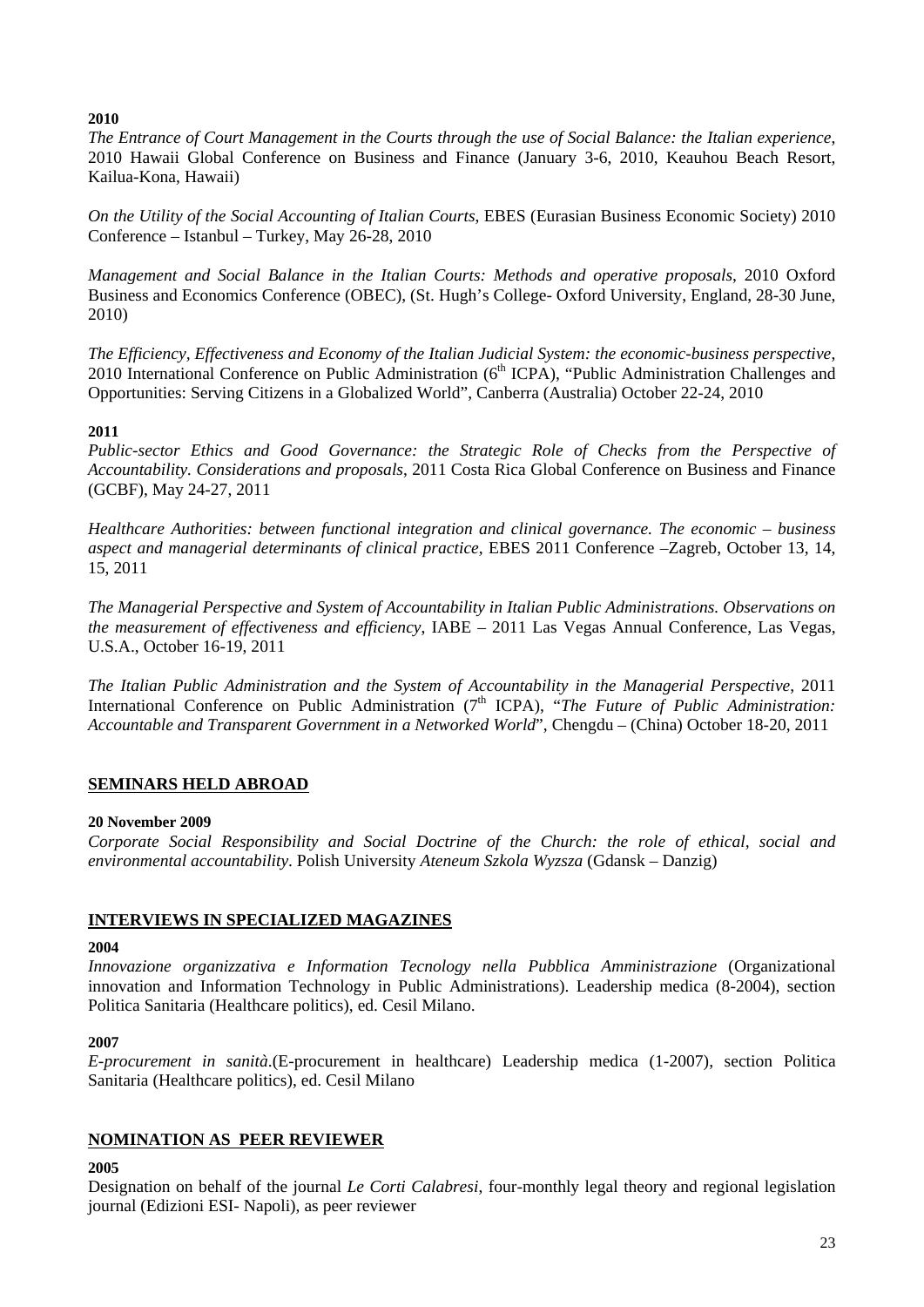### **31 October 2008**

Designation on behalf of the International Academy of Business and Economics as peer reviewer

# **2 April 2010**

Designation on behalf of the Academic and Business Research Institute as Academic peer reviewer

# **26 April 2010**

Designation on behalf of the Centro Editoriale e Librario (Publishing and Booktrade Centre)of the Università della Calabria as Academic peer reviewer for the sector SECS P/07

# **PARTICIPATION IN ACADEMIC COMMITTEES AND IN EDITING COMMITTEES**

# **2005**

Designation on behalf of the journal *Leadership Medica e Leader for Chemist* as member of the Academic **Committee** 

# **2007**

# **from 31 May 2007**

Nominated by the Director of the Department of Legal Studies of the Università della Calabria as a member of the Academic Committee inner circle, within the Memorandum of Intent stipulated between the

Università della Calabria – Department of Legal Sciences and A.I.G.A. (Associazione Italiana Giovani Avvocati- The Italian Association of Young Lawyers) for the promotion, organization of: a) refresher courses, b) Master's c) seminars, with the objective of "Permanent Training" of the Lawyers (justifiable regulation approved by the *Consiglio Nazionale Forense* (National Forensic Council) during the session of 18-01-2007).

# **Academic year 2007/200**

Member of the Academic Committee for the coordination and planning of the level II Master's in *Esperto in diritto e responsabilità dei rapporti sanitari*, (Expert in law and responsibility of healthcare reports), held at the Università della Calabria, Faculty of Economics, Department of Legal Sciences

# **from 5 January 2008**

Correspondent member of the Accademia Cosentina

#### **Academic year 2009-2010**

Academic coordinator of the level I Master's in "Retail Management" held at the Università Europea of Rome in collaboration with the Associazione Carolus Magnus of Rome

Academic coordinator within the level I Master's in "*Politiche di Pace e Cooperazione allo Sviluppo nell'area del Mediterraneo*"(Politics of Peace and Cooperation for Development in the Mediterranean Area), held at the Università per Stranieri di Reggio Calabria - "*Corso integrato di Economia e Sistemi informatici aziendali*" (Economic and Business Information Systems Integrated Course ) (36 hours 6 credits)

#### **from 10 December 2009**

Full member of the C.R.I.S.P. (*Centro di Ricerca Interdipartimentale sui Sistemi Sanitari e le Politiche di Welfare* – Interdepartmental Research Centre on Healthcare Systems and Welfare Policies) Academic Committee at the Università degli Studi "Magna Graecia" of Catanzaro

# **from 1 January 2010**

Member of the Academic Committee of the e-magazine *Ratio Juris*, section: *Contabilità Pubblica* (Public Accounting).

# **from 1 January 2011**

Member of the Academic Committee for the Journal *Economia Aziendale Online, Business and Management Sciences, International Quarterly Review,* Pavia University Press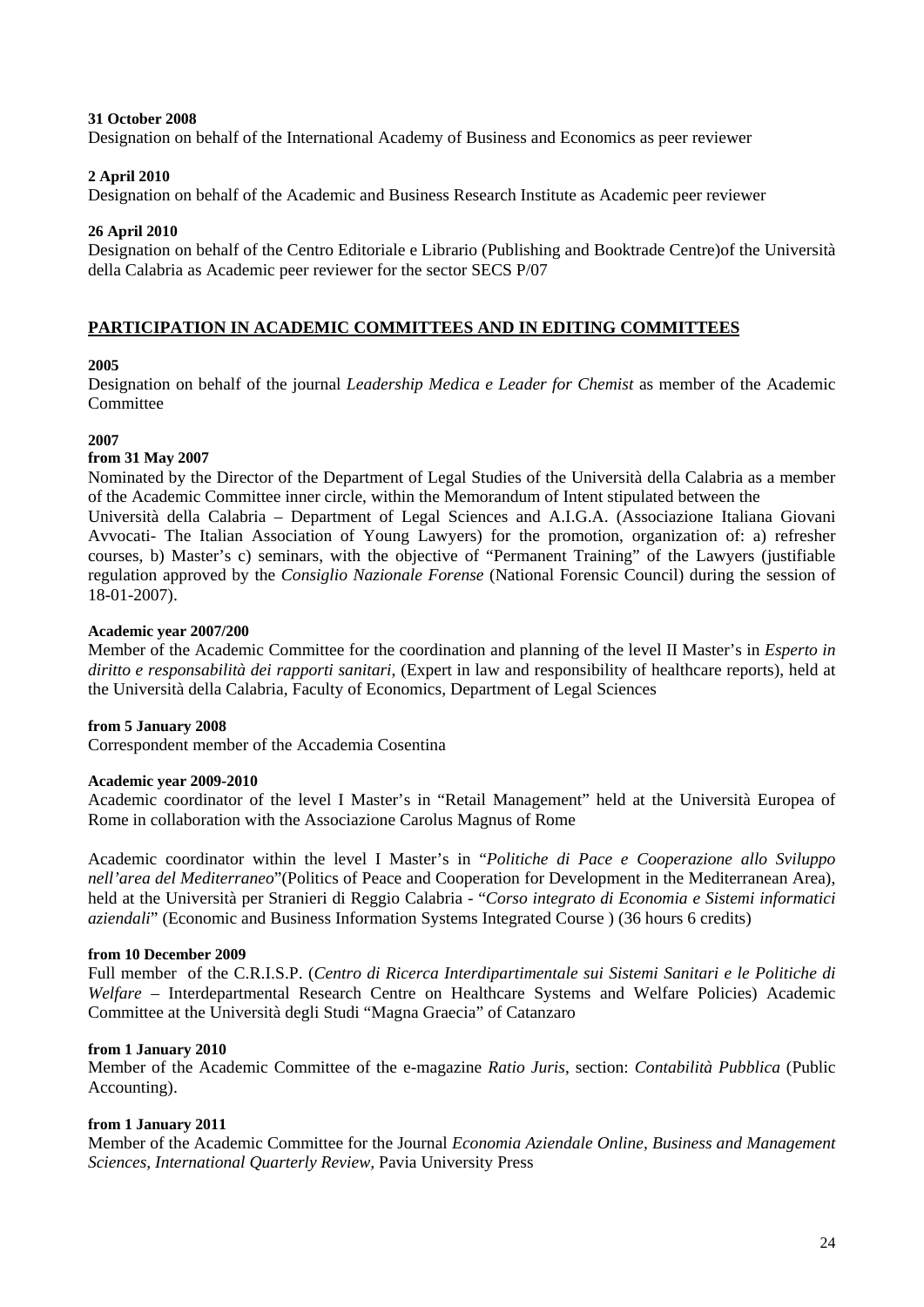### **from 1 April 2011**

Member of the Editorial Board for the Journal *DIKE kai NOMOS*, (Political-legal culture journals), Falco Editore, Cosenza – Rome

### **from 1 June 2011**

Nominated "temporary delegate for Europe" for the international journal *Global Journal of Strategies and Governance* 

# **AWARDS**

#### **2003**

Commemorative plaque awarded by the Provincial Administration of Catanzaro for the Graduation Thesis *Il cambiamento nell'attività amministrativa della Pubblica Amministrazione alla luce dell'introduzione dell'Information Tecnology - Il Progetto Cat@hospital* (Change in the Administrative Activities of Public Administrations in light of the Introduction of Information Technology – The Cat@hospital Project)

### **November 2009 – October 2010**

Biography selection and publication in the **Who's Who in the World 2010 and 2011** collection edited by *Marquis* (since 1899) in the United States. The insertion of the biography occurred as a consequence of an academic selection process based on international impact factors. The total number of biographies selected was 50 000 worldwide (215 countries represented).

# **COMPUTER SKILLS**

- European Computer Driving License (ECDL CORE) (2009)
- European Computer Driving License (ECDL ADVANCED) (2010)

# **FOREIGN LANGUAGES**

English: written and oral (scholastic)

# **PARTICIPATION IN COURSE COUNCILS AND DIDACTIC COMMITTEES**

# **Academic year 2001-2002**

Member of the didactic committee for the Economic – Business Area, Degree Course in Social Services, Faculty of Political Sciences, Università della Calabria

# **From 15-04-2002 to 31-12-2007**

Member of the *Commissione rapporti con l'Università e corsi di formazione ed aggiornamento professionale* (Committee on the relationship with the University and professional training and refresher courses) instituted at the *Ordine dei Dottori Commercialisti di Cosenza* (Order of Certified Accountants of Cosenza).

# **From 17 November 2004**

Member of the Study Committee: Safety, Legality and Economic Development, instituted at the Department of Legal Studies of the Università della Calabria

#### **Academic year 2007/2008**

Member of the level II Master's Course Council in *Esperto in diritto e responsabilità dei rapporti sanitari* (Expert in law and responsibility of healthcare reports) held at the Università della Calabria, Faculty of Economics, Department of Legal Sciences

### **from 20 July 2007**

Inserted in the Region of Calabria s*hort list di esperti junior e senior* (short list of junior and senior experts) (*Decreto n°21 del Direttore Generale del 12 luglio 2007, pubblicato sul Bollettino Ufficiale della Regione Calabria del 20 luglio 2007 parte III* – Decree no. 21 of the Director General of 12 July 2007, published in the Official Gazette of the Region of Calabria 20 July 2007 part III) for the following types of activities: